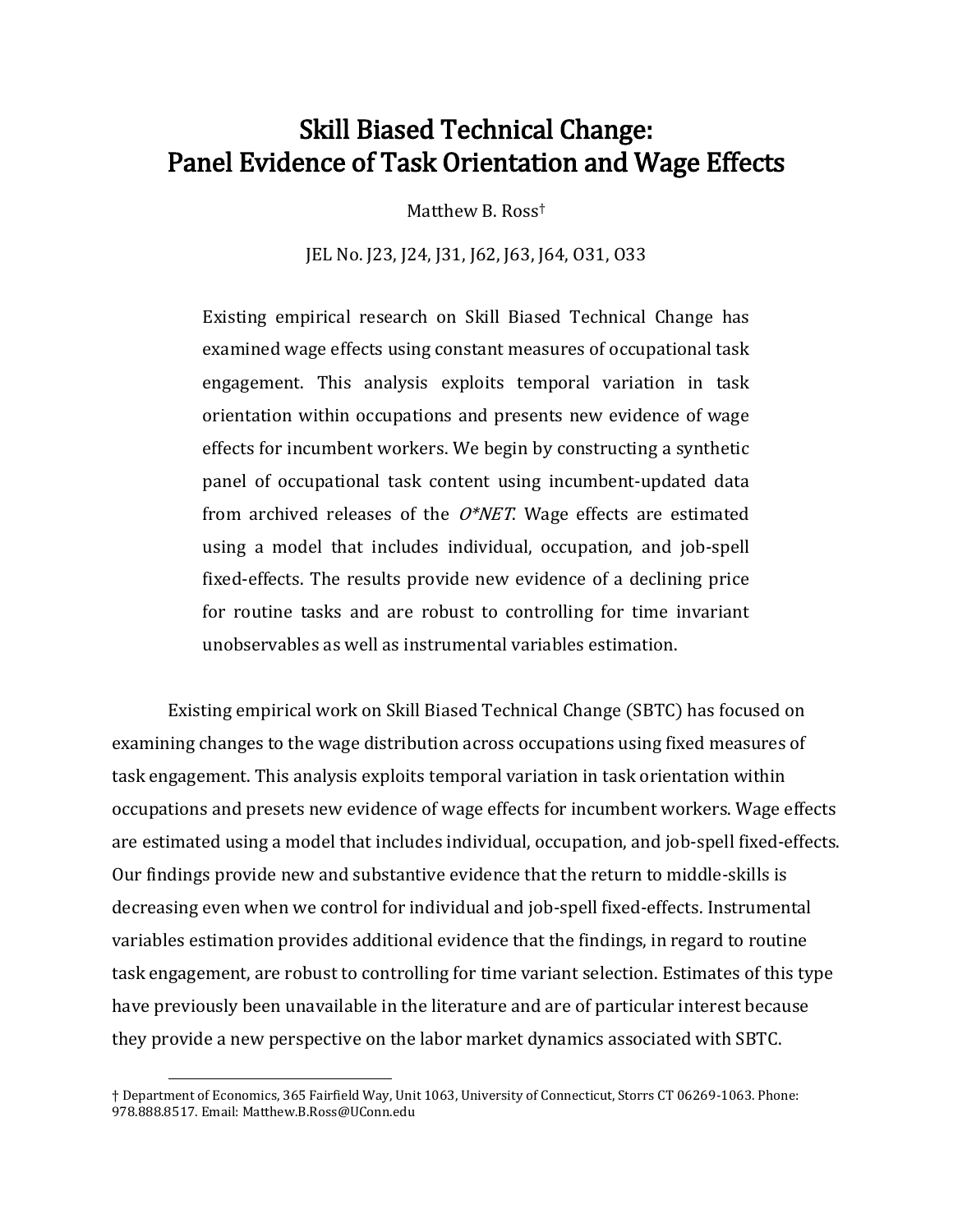The first section of this paper provides an introduction and overview of the relevant literature. The second section details an extension of the existing theory underlying the task-based approach and derives relevant implications. The third section provides descriptive statistics and details pertaining to the construction of the synthetic panel. The fourth section extends the theoretical model to an estimation strategy and presents the empirical results from our application. The fifth section contains a robustness check that relies on an instrumental variable approach. The sixth and final section summarizes our findings by providing some concluding remarks.

# 1. Motivating Literature

In describing why SBTC has resulted in some occupations becoming more automated than others, a recent paper by David Autor (2014) builds on existing work and outlines a compelling mechanism for observed changes in the labor market. In his paper, Autor refers to tasks that follow explicit rules as routine and suggests that they are more easily codified by technology. Codification of these tasks allows for them to be more easily substituted for capital in the production process. In contrast, tasks that are rich in tacit knowledge are characterized as non-routine. These tasks are less easily codified because they require frequent use of cognitive judgment or social interaction. Non-routine tasks, unlike routine tasks, utilize capital as a complement in production.

Autor's description of SBTC suggests that the primary driving force behind observed changes in the labor market is the falling price of computing power coupled with the increased capability of technology to replicate human tasks. More specifically, he argues that these factors have displaced workers in occupations with a high degree of engagement in routine tasks while simultaneously increasing the demand for workers engaged in nonroutine tasks. Empirical evidence of this predicted pattern of displacement and polarization has been prominently documented in works by Katz and Murphy (1992); Autor, Katz, and Krueger (1998); Autor, Levy, and Murnane (2003); Autor, Katz, Kearney (2005); Acemoglu and Autor (2011).

Acemoglu and Autor (2011) develop a comprehensive theoretical exposition of SBTC by detailing the dynamics of how tasks, skills, and wages might respond to evolving technology. A key component of their model is the distinction between employers' demand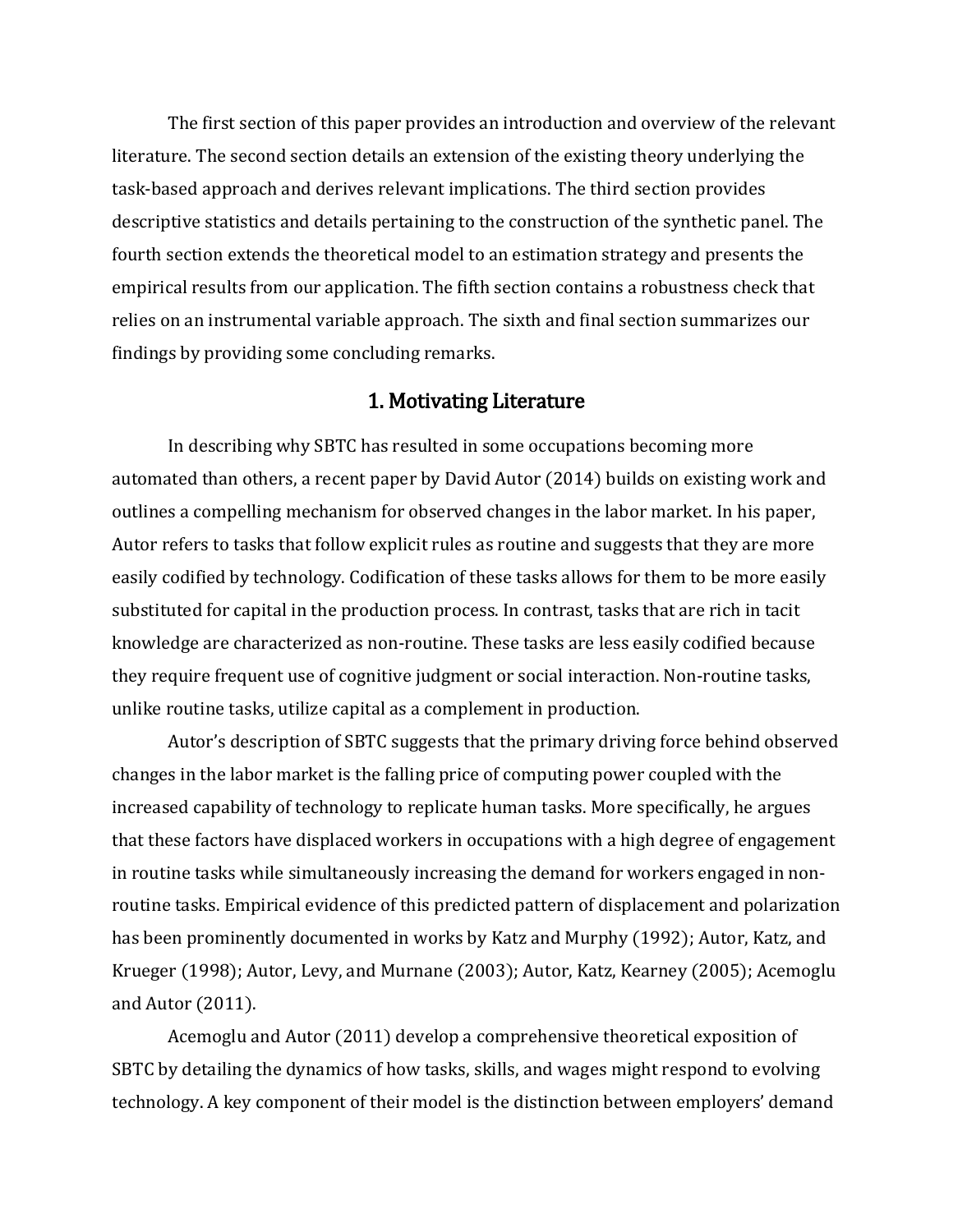for tasks and workers' supply of skills. The model assumes a production function consisting of routine and non-routine labor. In the context of the model, labor can be thought of as a bundle of tasks differing across occupational categories. Skills, in contrast, are supplied by workers and accumulated through attainment of task-specific human capital. In their model, tasks and skills have an imperfect matching and are both necessary to complete production. The model articulates a fully developed supply and demand framework is used to derive comparative statics related to SBTC. This model has subsequently been expanded to accommodate empirical applications in a stream of literature that has become known as the task-based approach.

Firpo, Fortin, and Lemieux (2011), motivated by the model of Acemoglu and Autor (2011), develop a cross-sectional Roy model that is used to examine the distribution of wages within occupations. The application of a Roy model accommodates the task-based framework and allows for the cross-occupation transferability of skills described by Gathmann and Schönberg (2010). Autor and Handel (2013) apply a similar Roy model to a cross-sectional survey of self-reported task measures. The authors combine occupationlevel task measures with self-reported task inputs and use the interaction to account for potential self-selection into occupations. Altonji, Kahn, and Speer (2014) use a similar framework to investigate the forces behind changes to the wage distribution across college graduates from different fields of study. All of these analyses have document polarization in employment and wages across occupations using the task-based approach.<sup>1</sup>

Much of the existing empirical work related to SBTC and wages has focused on examining differential returns to task engagement across occupations and the implication that technological change has had on the labor market. These analyses have examined temporal changes to employment and wages, using repeated cross-sectional data on workers, while holding constant reported measures of occupational task engagement. Assuming a constant distribution of occupational task engagement is a large assumption even in the short-run because firms often rapidly alter their capital investments and occupational task orientation is responsive to these changes in the production process. Further, a panel of occupational task engagement, unlike a single cross-section, is able to

 $\overline{a}$ 

<sup>1</sup> Related work includes Blender (2007), Jensen and Kletzer (2010), Yamaguchi (2011), and Cortes et al. (2014; 2016);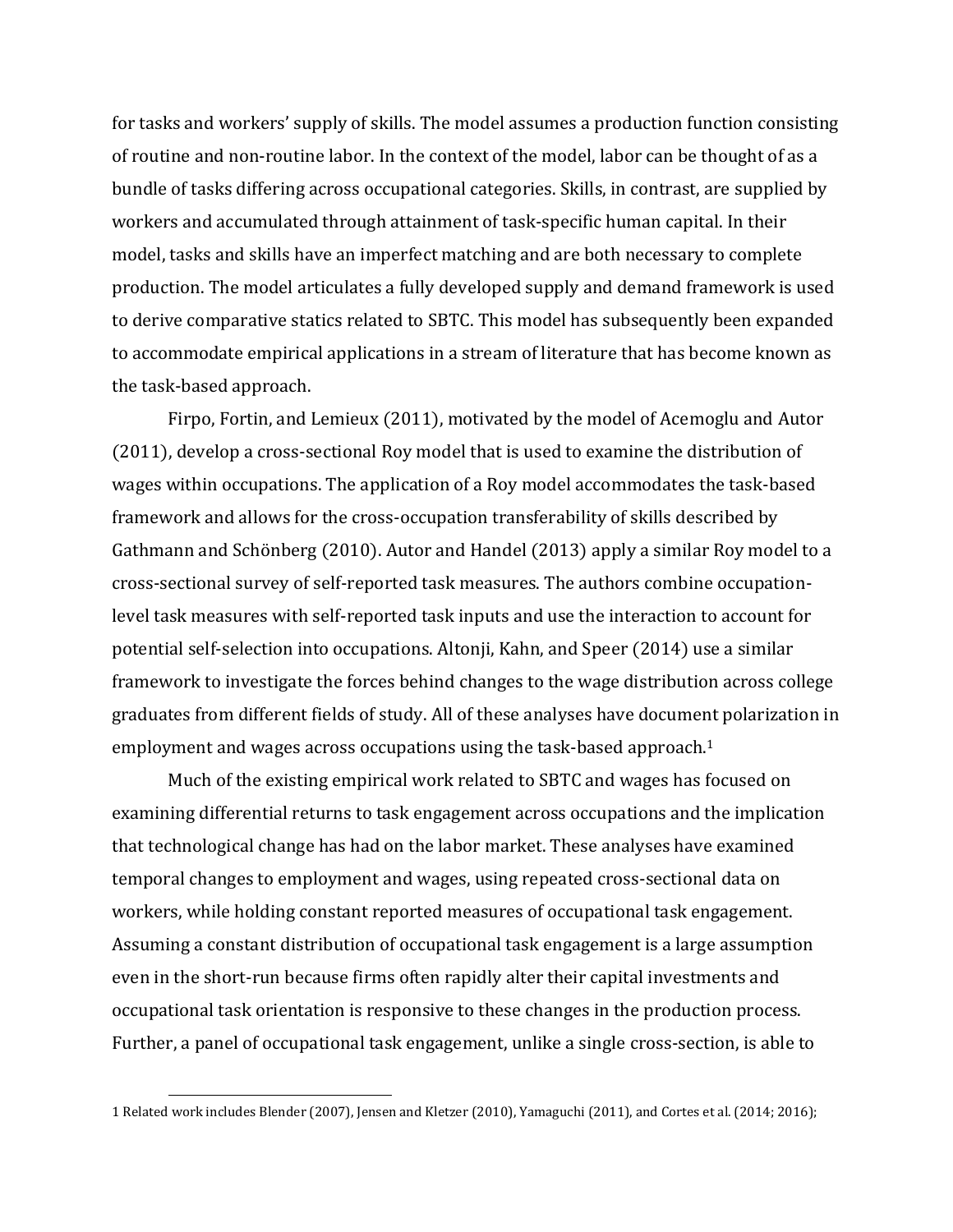incorporate individual and job-spell fixed-effects that control for sorting on unobserved heterogeneity. Gathmann and Schönberg (2010) and Spitz-Oener (2006) have documented evidence that skill-requirements and task engagement are changing within occupations over time. However, these papers do not explore how changes to task engagement affect the wage of incumbent workers, fully incorporate the modern task-based approach into their empirical analysis, or control for individual and job-spell fixed-effects.

Spitz-Oener (2006) examines changes in task engagement both within and across occupations over a twenty year period and asks how they are related to technological change. The author finds evidence that the most significant changes in skill engagement have occurred in occupations that have experienced a rapid adoption of computer technology since 1979. Relative to Spitz-Oener, our framework allows for task engagement to evolve over time which allows us to abstract from institutional factors like the decline of unionization by focusing on identification from variation in task engagement. However, unlike Spitz-Oener, our analysis goes beyond documenting occupational changes to task engagement and asks how these changes impact the wage of incumbent workers. Further, we analyze short-run variation in occupational task engagement from a synthetic panel where Spitz-Oener's task variation comes from four cross-sectional surveys occurring over a twenty year period. Our focus on short-run variation in task engagement provides additional confidence that institutional factors are not driving our results.

Gathmann and Schönberg (2010) explore the differences between task-specific (semi-portable) occupational skills and more general forms of human capital. The authors find evidence that individuals are more likely to transition to an occupation with similar task engagement to their source occupation and that patterns of wage growth persist through these transitions. Using the same data as Spitz-Oener (2006), Gathmann and Schönberg allow for variation in task engagement both across occupations and within occupations over time. Following Gathmann and Schönberg, our analysis incorporates a distinction between task-specific and generalizable human capital. Rather than focusing on skill transferability, however, we make an important deviation from Gathmann and Schönberg by asking how changes to task engagement (within occupations) impacts the wage of incumbent workers. Further, we explore how these patterns relate to the theory of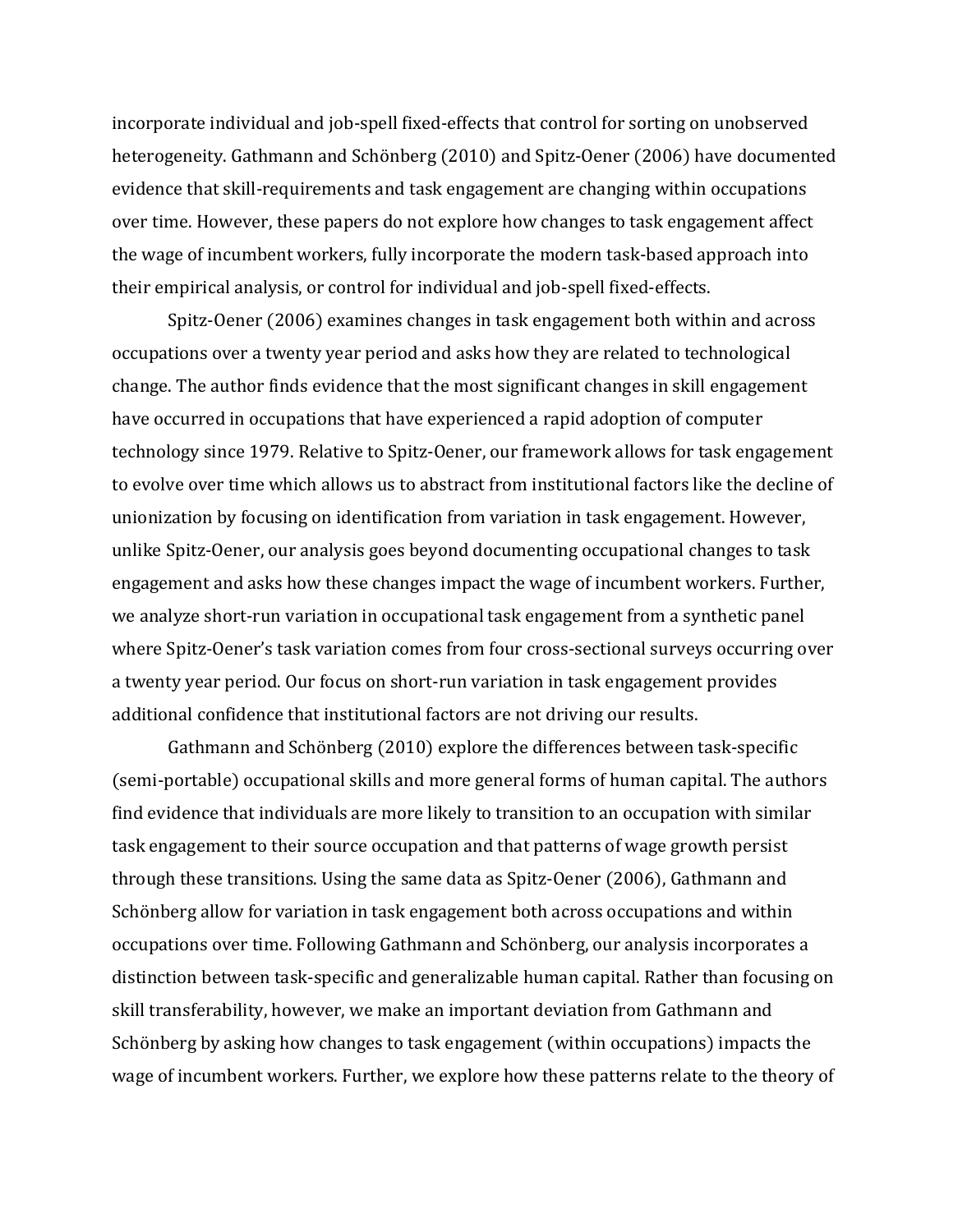SBTC and find evidence of a declining premium for routine task engagement even after controlling for unobserved individual heterogeneity.

Additional evidence that supports our approach of applying a fixed-effects model to understanding how wages evolve in response to changes in occupational task engagement can be found in recent work by Cortes et al. (2014; 2016). Cortes (2016) looks at employment transitions and wages for those that change occupations but relies on crosssectional measures of task engagement. Cortes (2016) finds evidence that workers with high ability are more likely to switch into non-routine occupations and that workers with low ability have a higher probability of switching to occupations dominated by tasks considered non-routine manual. Additionally, Cortes et al. (2014) details empirical evidence that an increase in the transition rate from non-employment to employment coupled with a decrease in the transition from employment to non-employment. These dynamics indicate the presence of occupational selection in response to technological change based on both time variant and invariant factors like heterogeneous unobserved ability and expectations about the future of the labor market. Motivated by these findings, our analysis controls for both of these factors when asking how wages evolve in response to changes in occupational task engagement.

This analysis fills a significant gap in the literature by exploring wage effects associated with observed changes in task engagement within and across occupations using a model that accounts for unobserved heterogeneity. In this analysis, we begin by developing a synthetic panel of occupational task measures from 14 distinct releases of the Occupational Information Network ( $O*NET$ ) workforce database. The synthetic panel is then used to build three task indices that are incorporated into a fixed-effect variant of the Roy-type from the task-based approach but where there is a distinction made between task-specific and generalizable human capital. Panel data on workers, matched to the task indices of their occupations, extends the existing literature by examining how the wages of incumbent workers are affected by changes to task engagement within occupations. The combined panel data on task measures and individual workers supports an analysis that controls for time-invariant unobserved heterogeneity associated with attributes of workers within occupations as well as specific jobs they hold. Estimates of this type have previously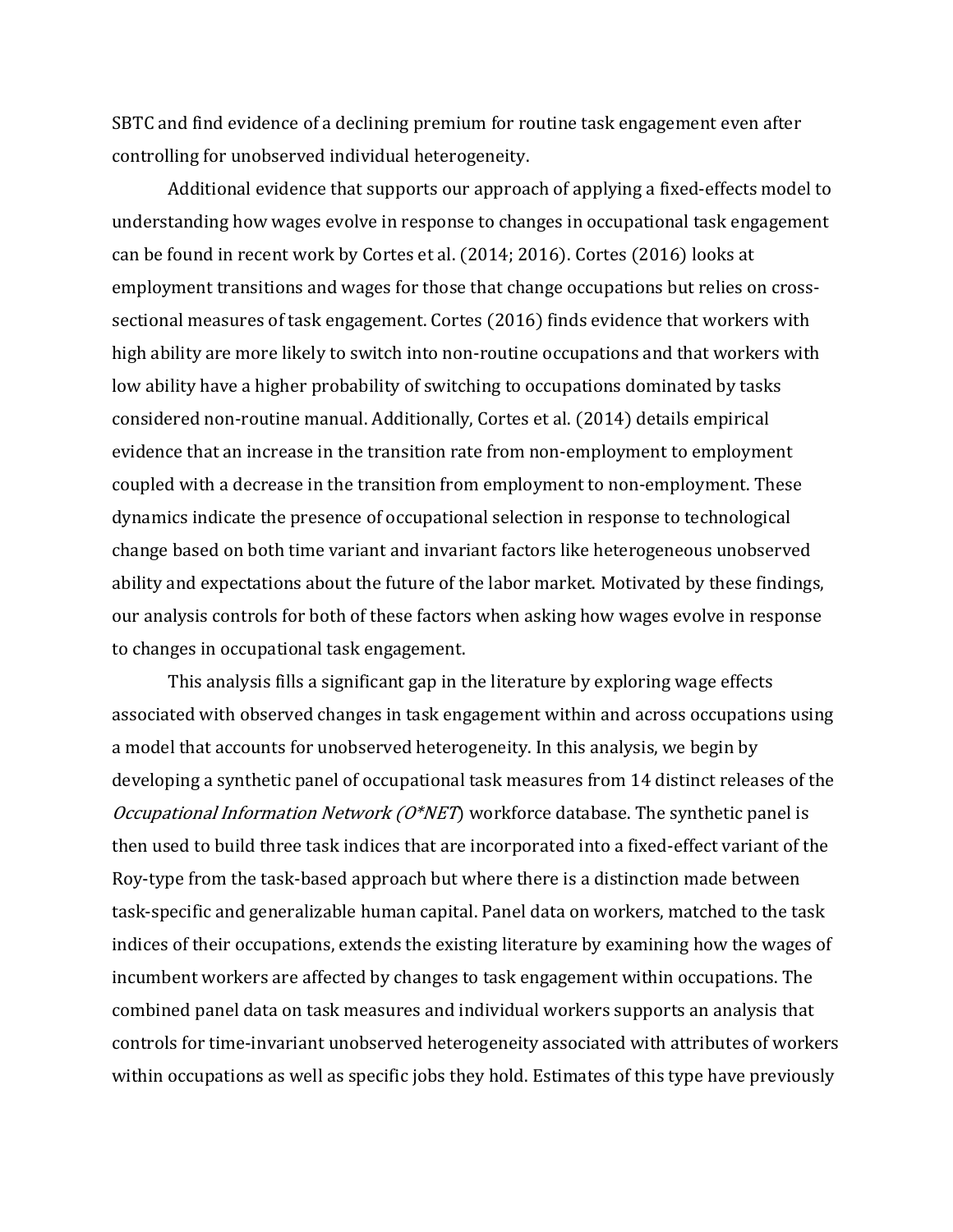been unavailable in the literature and are of particular interest because they provide new evidence of the dynamics associated with SBTC.

#### 2. Theoretical Framework

The theory presented in this section is motivated by the task-based models of the labor market that have increasingly been applied to understanding SBTC. Although the motivation and structure of the model is similar to Autor and Handel (2013), we include several key elements that differentiate our framework substantially. <sup>2</sup> Rather than focusing on an individual worker's production function, we begin by modeling production at the level of a representative firm. We assume that firm production takes a constant elasticity of substitution form where occupational production is treated as an intermediary good. As has been the standard approach in task-based models, we allow task premiums to vary across occupations and assume that this is the principal driver of occupational sorting.

We begin in a similar fashion to Autor and Handel (2013) by assuming that workers have an endowment of  $j$  skills each period  $\Phi_{t,i}=\big\{\Phi_{t,i,1},\,\Phi_{t,i,2},...$  ,  $\Phi_{t,i,j}\big\}$ . Unlike Autor and Handel, we assume that a worker's endowment of skills correspond to a maximum possible level of task engagement  $f_k(\phi_{t,i}) \rightarrow \tau_{t,i,k}$  through a task-efficiency function. An individual acquires skills through task-specific human capital and combines them through the taskefficiency function to accomplish production. Task-specific human capital can be accumulated through some combination of occupational training and innate ability. The assumption of a task-efficiency function allows for occupational sorting based on education and ability as well as task premiums.

l

<sup>2</sup> The model used by Autor and Handel (2013) has foundations in work by Autor, Levy, and Murnane (2003); Firpo, Fortin, and Lemieux (2011); Acemoglu and Autor (2011). As a result, the model presented herein can also be considered as having been inspired by these frameworks.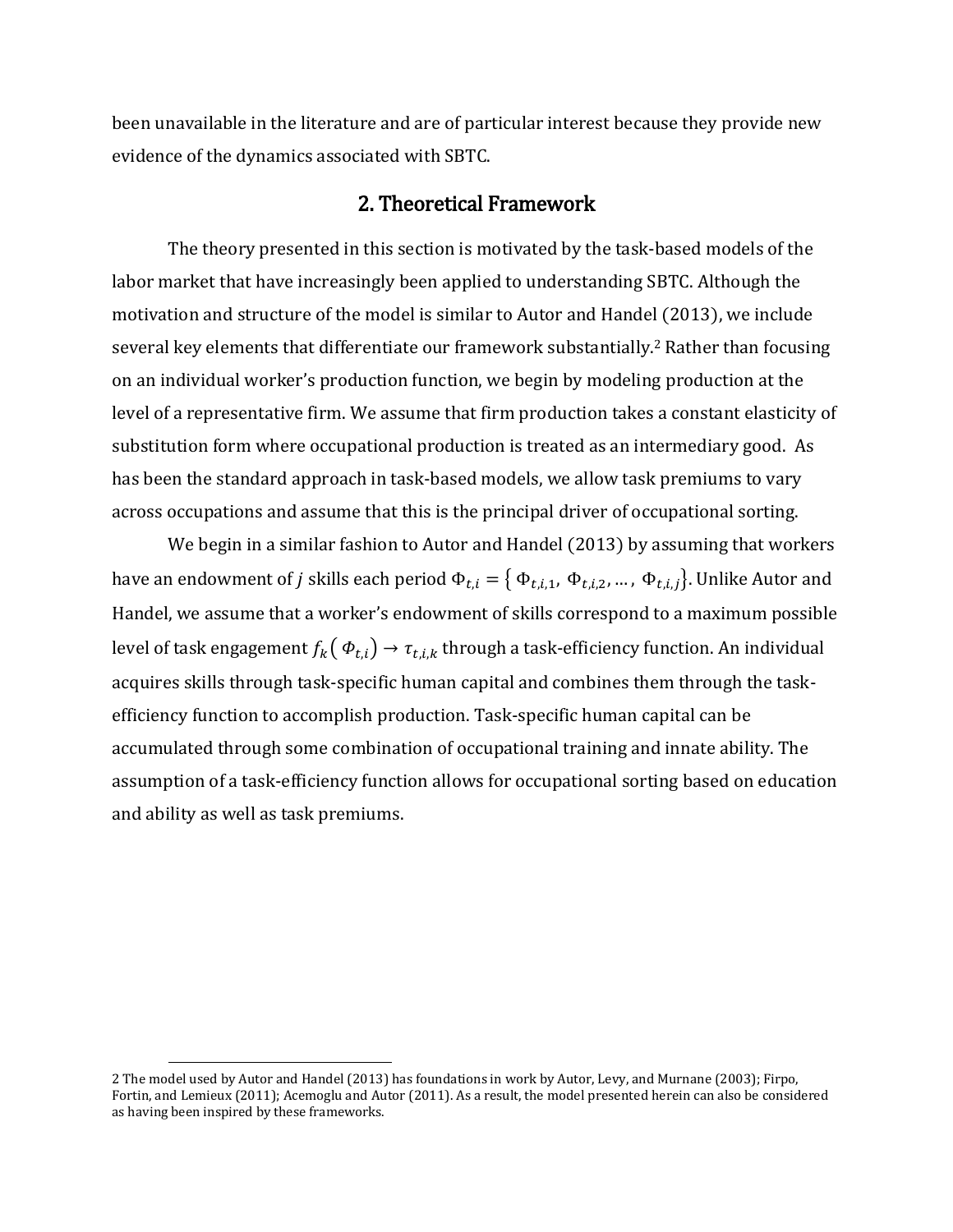The production function for the aggregate economy takes a constant elasticity of substitution form represented in Equation 1. 3

$$
Y_t = \left[\sum_{s=1}^N \delta_s y_{t,s,i}^\sigma\right]^{\frac{1}{\sigma}}
$$
 (1)

The production function for a worker *i* in occupation *s* is represented in Equation 2 where  $\tau_{t,s,k}$  represents the engagement in task k at time t for the representative worker employed in occupation  $s$ ,  $\lambda_{t,s,k}$  is a occupational output elasticity for engagement in task  $k$ ,  $h_{t,i}$  represents generalizable human capital (i.e. soft transferable skills), and  $\eta_{t,i}$  represents an idiosyncratic error term.

$$
y_{t,s,i} = l_{t,s,i} e^{\left[h_{t,i} + \sum_{k} \lambda_{t,s,k} \tau_{t,s,k} + \eta_{t,i}\right]}
$$
 (2)

The log marginal product of labor for worker *i* employed in occupation  $s$  at period  $t$  is shown in Equation 3.

$$
ln(MPL_{t,s,i}) = ln(\delta_s) + (1 - \sigma)ln\left(\frac{Y_t}{l_{t,s,i}}\right) + \sigma\left(h_{t,i} + \sum_k \lambda_{t,s,k} \tau_{t,s,k} + \eta_{t,i}\right)
$$
(3)

Similar to Firpo et al. (2011) and Autor and Handel (2013), our model allows for output elasticity  $\lambda_{t,s,k}$  to vary across occupations. Distinctly, however, we also allow output elasticity  $\lambda_{t,s,k}$  to vary within occupations over time. The implication, in terms of the marginal product of labor, is that the wage premium associated with distinct tasks differs across and within occupations over time. This assumption is consistent with the idea that occupation-specific task premiums are driving selection. Although we assume that selection is driven principally by variation in task premiums across occupations, the taskefficiency function ensures that like workers (in terms of unobservables) sort into similar

l

<sup>3</sup> Although Equation 1 assumes that firms are homogenous across industries, our framework is amenable to including heterogeneous production structures. This assumption could be relaxed by differentiating the share parameter  $\delta_s$  by industry either alone or in combination with  $\sigma$  the substitution parameter.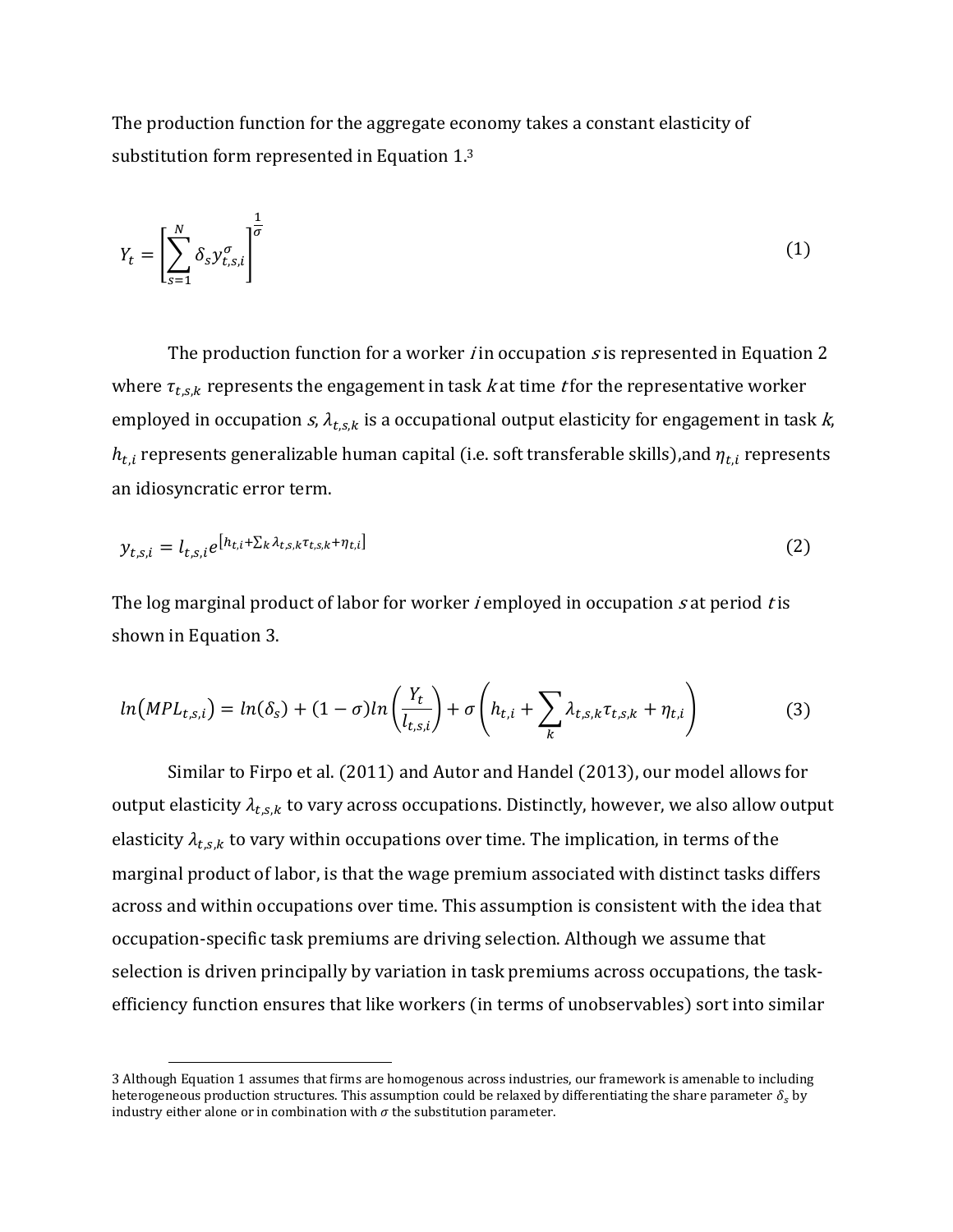occupations. The combination of varying task premiums and an indirect mapping of skills to tasks, ensures that occupational selection and sorting occurs as a result of comparative advantage.

Following Autor and Handel (2013), we formalize this assumption through the maximization problem outlined in Equation 4.

$$
y_{t,s,i} = \max_{s} \{ y_{t,1,i}, y_{t,2,i}, ..., y_{t,s,i} \} = \max_{s} \{ e^{\left[ h_{t,i} + \sum_{k} \lambda_{t,s,k} \tau_{t,s,k} + \eta_{t,i} \right]} \}
$$
  
= 
$$
\max_{s} \{ e^{\left[ h_{t,i} + \sum_{k} \lambda_{t,s,k} f_k(\Phi_{t,i}) + \eta_{t,i} \right]} \}
$$
 (4)

Autor and Handel (2013) utilize data on an individual's reported engagement in tasks at a single point in time. In this analysis, however, the data is obtained from aggregating task engagement measures by index (i.e. abstract, routine, and non-routine manual) within occupations at different points in time. The level of occupational task engagement can be thought of as the mean level of task engagement across individuals working in a given occupation or, put differently, the occupational requirements necessary to produce a single unit of output. According to the maximization presented in Equation 3, an individual's task engagement will converge to the occupational requirements in equilibrium. This condition is reasonable if the cost associated with changing occupations is sufficiently high and firms can observe the production performance of each worker. The dynamics of task convergence indicate that, in equilibrium, the expected level of task engagement for any given worker is equivalent to the occupational requirements in that period. In equilibrium we expect that similar workers, in terms of skill endowments, sort into the same occupations due to these dynamics.

The SBTC literature associates occupations with a high degree of engagement in abstract tasks with employing more highly skilled workers. On the other hand, occupations with a high degree of engagement in (non-routine) manual and routine tasks employ more medium and low skilled workers. In the traditional SBTC model, capital is more easily substituted for routine occupations and complimentary to abstract occupations. In our model, variation in task  $k$  is shown to have an impact on the marginal product of labor  $\partial MPL_{t,s,i}$  $\frac{m_{F}}{m_{t,s,k}} = \lambda_{t,s,k}$  that is equal to the economy-wide output elasticity of that task. From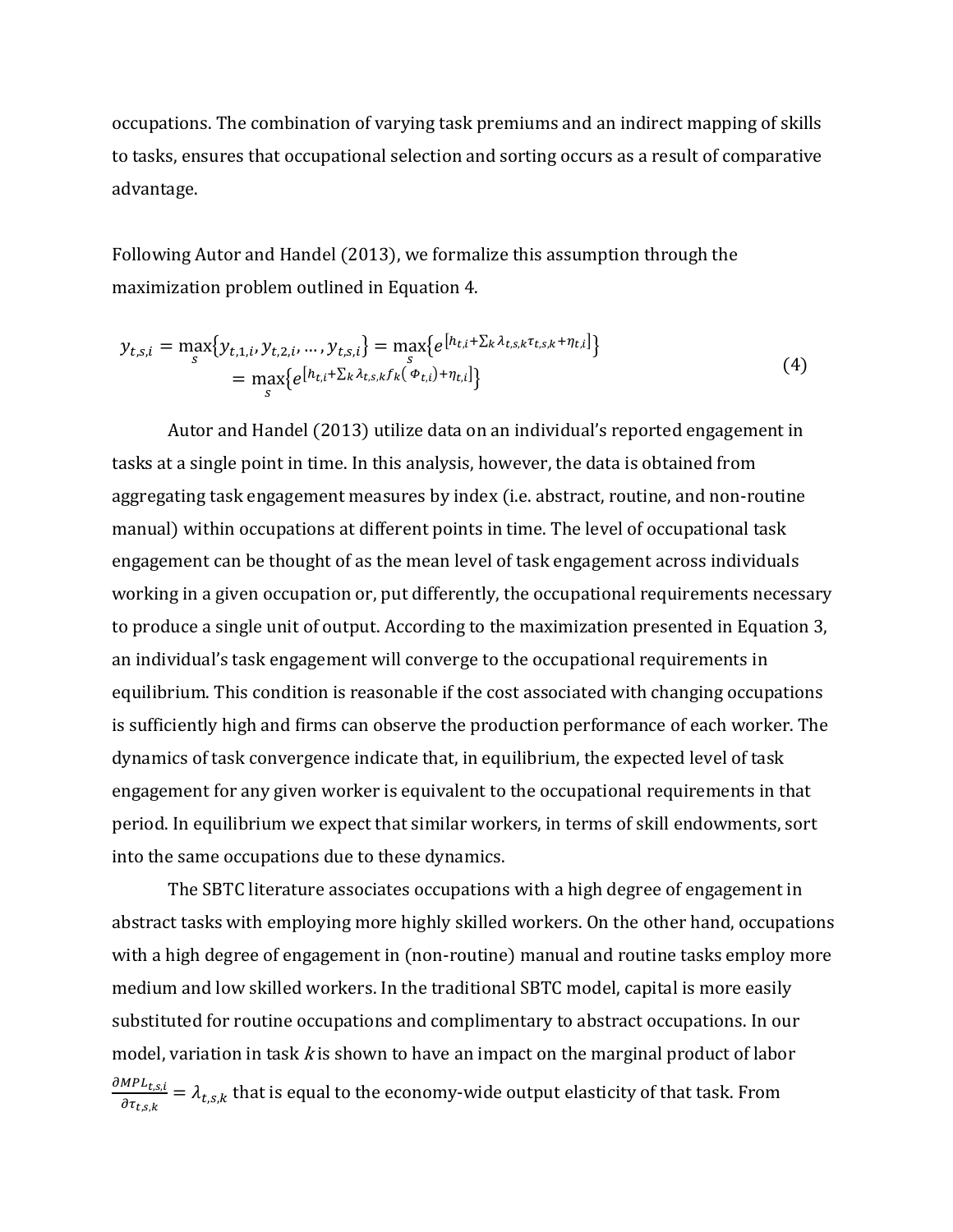Equation 4, we interpret the sign of output elasticity to be positive for both abstract and non-routine manual tasks but negative for routine tasks. Taking this idea one step further, we would expect that a change in task orientation occurring within occupations (over time) to have similar wage effects to those described by SBTC across occupations at a fixed point in time.

We formalize this argument in Equation 5 by assuming that a worker is paid their marginal product and detail the log wage of worker *i* in occupation s at period  $t$ .

$$
ln(w_{t,s,i}) = ln(\delta_s) + (1 - \sigma)ln\left(\frac{Y_t}{l_{t,s,i}}\right) + \sigma\left(h_{t,i} + \sum_k \lambda_{t,s,k} \tau_{t,s,k} + \eta_{t,i}\right)
$$
(5)

As can be seen in Equation 5, when  $\lambda_{t,s,k} > 0$  (as in the case of abstract and nonroutine manual tasks) a change in task engagement  $\frac{\partial w_{t,s,i}}{\partial \tau_{t,s,k}}$  > 0 is associated with an increase in wages either across occupations or within an occupation over time. In contrast, when  $\lambda_{t,s,k} < 0$  (as in the case of routine tasks) a change in task engagement  $\frac{\partial w_{t,s,i}}{\partial \tau_{t,s,k}} < 0$  is associated with a decline in the market wage. The previous statement holds as long as  $\left(\frac{\sigma}{\sigma}\right)$  $\left(\frac{\sigma}{1-\sigma}\right) > 0$  when there is some degree of substitutability  $\left(\frac{1}{1-\sigma}\right)$  $\frac{1}{1-\sigma}$ ) > 1 between different occupations.<sup>4</sup> Although presented in the context of a model with limited taxonomical scope, the assumption of substitutability between occupations is consistent with empirical work that has reported an elasticity of substitution in the range of 1.4  $\approx(\frac{1}{2})$  $\left(\frac{1}{1-\sigma}\right) \approx 1.8$  (Katz and Murphy 1992; Autor, Katz, and Kearny 2008; Acemoglu and Autor 2011).

The implications from our model are intuitively appealing and provide the necessary structure for identification in empirical applications. An occupation that is observed to experience an increased level of engagement in routine tasks would be decreasing in worker's marginal product of labor. We would expect this to occur as the task

 $\overline{a}$ 

<sup>4</sup> If we assume Cobb-Douglas production where substitutability between occupations is unit elastic  $\left( \frac{1}{2} \right)$  $\frac{1}{1-\sigma}$  = 1 then  $\partial w_{t,s,i}$  $\frac{\partial w_{t,s,i}}{\partial \tau_{t,s,k}}=0$  for all tasks. If, however, there is some degree of complementarity between occupations  $\Big(\frac{1}{1-\epsilon}\Big)^2$  $\left(\frac{1}{1-\sigma}\right)$  < 1 we would expect that  $\frac{\partial w_{t,s,i}}{\partial \tau_{t,s,k}}$   $<$  0 for abstract and non-routine manual tasks but that  $\frac{\partial w_{t,s,i}}{\partial \tau_{t,s,k}}$   $>$  0 for those considered routine.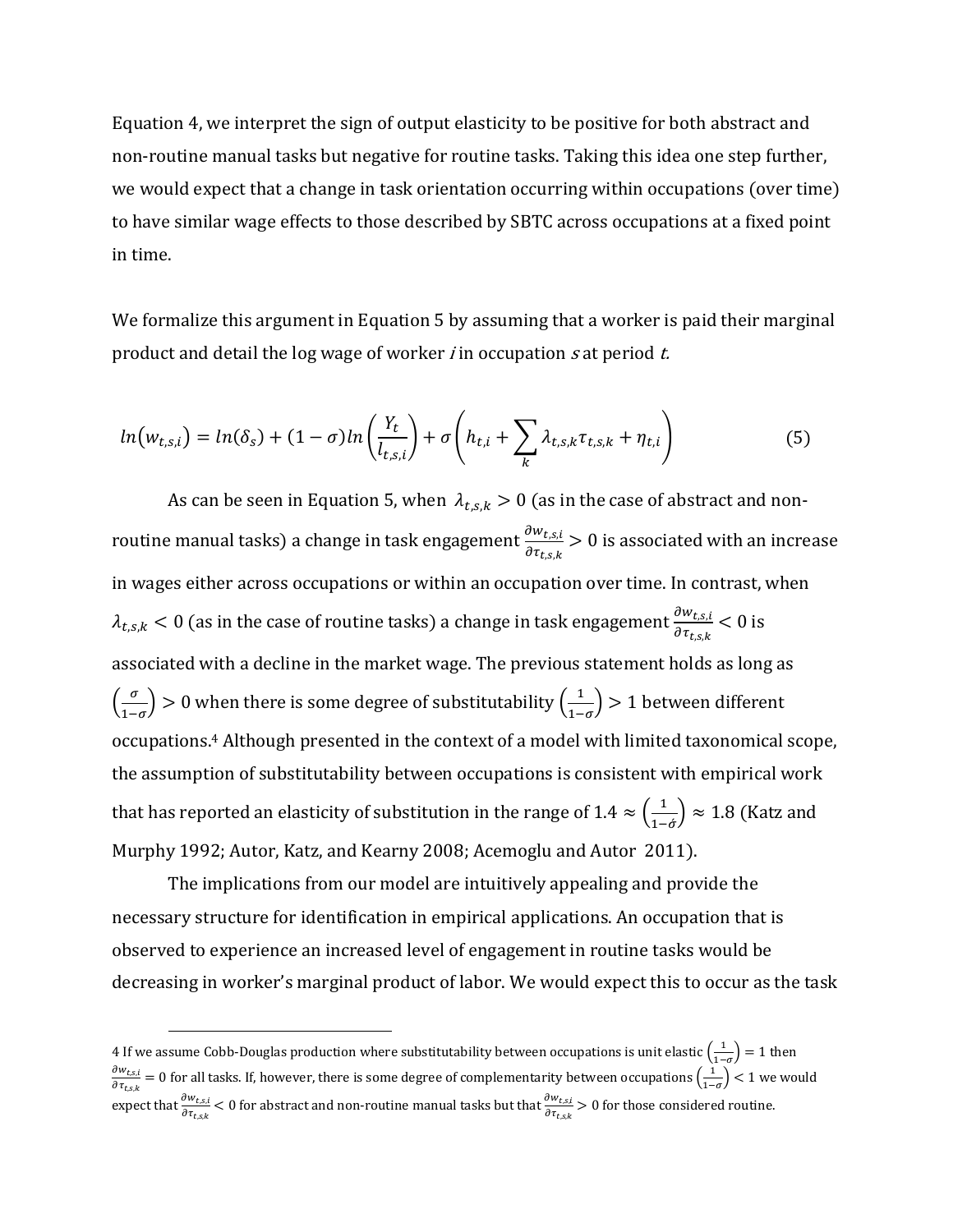accomplished by the occupation become more easily codified and are substituted for capital in the production process. If workers are paid their marginal product, we would expect wages to decline both across occupations and within occupations over time. In contrast, an occupation with an increasing engagement in abstract (i.e. non-routine) tasks is assumed to be reorienting production towards more tacit forms of knowledge.

## 3. Data Overview

The data used in this analysis combines a panel of individuals and their work activities with a synthetic panel of occupational task measures. The individual data comes from the 2004 and 2008 panels of the *Survey of Income Program Participation (SIPP)*. The 2004 panel contains 12 waves of three months in length that stretched from October 2003 to December 2007 and the 2008 panel contains 16 waves that stretched from May 2008 to November 2013. A synthetic panel of occupational task measures was constructed from 14 archived versions of the  $O^*NET$  production database released between April 2003 ( $O^*NET$ 5) and July 2014 ( $O^*NET19$ ). The synthetic panel of  $O^*NET$  task measures was linked to the SIPP panel by occupation code and aggregated at annual intervals.

The synthetic  $O^*NET$  panel allows us to exploit variation in task engagement reported by incumbent workers within occupations over time. The advantage of creating a synthetic panel of task engagement from the  $O*NET$ , rather than using the *German Qualification and Career Survey*, is that it allows us to focus on short-run changes in task engagement. Focusing on short-run changes in task engagement ensures that our identification strategy produces results that are abject of any occupation-specific institutional changes like the decline of unionization. In addition, we are able to focus our analysis on the United States where there has been a more pronounced polarization of the wage distribution than Western Germany.<sup>5</sup>

Combining the synthetic  $O^*NET$  panel with the *SIPP* allows us to apply an estimation procedure that controls for individual fixed-effects and includes an instrumental variable

 $\overline{a}$ 

<sup>5</sup> Spitz-Oener (2006; p. 240) cites Gottschalk and Smeeding (1997) as providing evidence that wage trends in Germany have different substantially from other western countries. Further, Spitz-Oener acknowledges that differences in the rate of unionization may be playing a role in these developments and that SBTC might manifest in Europe as unemployment rather than wage declines due to these differences. These two factors support our short-run analysis using the O\*NET rather than a long-run analysis using German data where unionization and institutional factors might conflate our findings.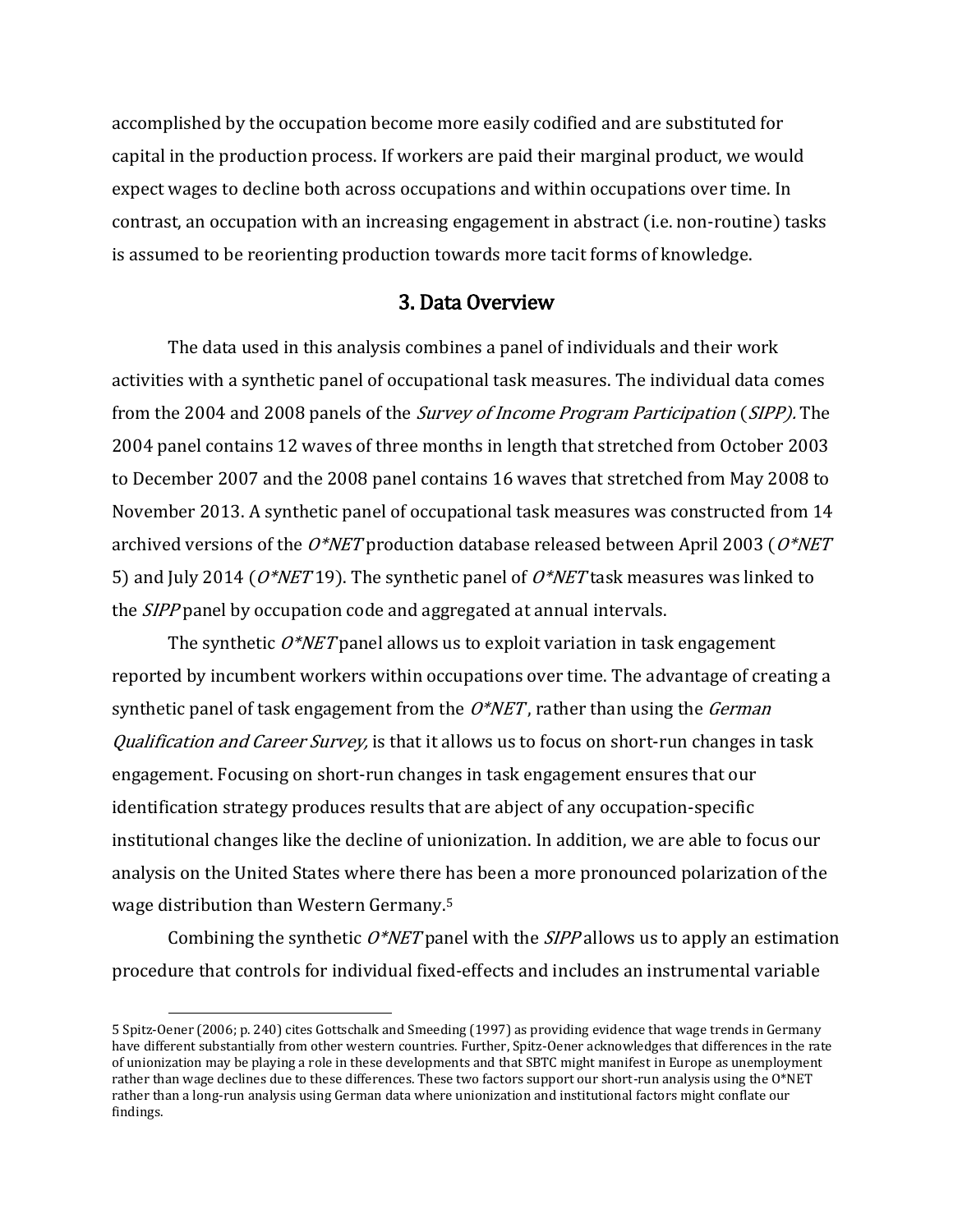approach. Fixed-effects estimation allows us to ask how variation in task engagement affects the wage of incumbent workers while controlling for time invariant selection on unobserved heterogeneous ability. Our robustness check using instrumental variables, further controls for time variant selection based on expectations about technological adoption across occupations. This section begins by describing the construction of the synthetic  $O^*NET$  panel and presenting relevant descriptive statistics. Next, we discuss our use of the *SIPP* by presenting descriptive statistics from the panel alone as well as descriptives from combining it with the synthetic  $O^*NET$  panel.

# Synthetic Panel of Occupational Task Measures

 $\overline{a}$ 

The first version of the  $O^*NET$  database was constructed as a prototype to replace the existing *Dictionary of Occupation Titles (DOT)* (NRC 2010). Unlike the *DOT*, the  $O^*NET$ was created with the goal of having the underlying measures populated by a survey of incumbent workers rather than analyst observations. The completed database was released in June 2002 ( $O^*NET4$ ) with the initial measures having been populated by job analysts who assigned values to the  $O^*NET$  survey questions by referencing the  $DOT$ releases from the 1980s. As a result, the initial release of the  $O*NET$  database was composed entirely of a new rating system applied to old data by analysts using judgmentbased methods, as opposed to personal observations of jobs by incumbent workers. The  $O^*NET$  surveys were administered to random samples of workers in an average of 110 different target occupations beginning in 2002. Each of the 14 subsequent releases ( $O^*NET$ 5 to 19) contained updated data on an average of 110 occupations.<sup>6</sup> As of the latest release ( $O^*NET19$ ), there have been a total 589 7-digit occupations that have been updated at least twice using surveys of incumbent worker. Changes in the underlying engagement of

<sup>6</sup> The O\*NET selects occupations to be updated by considering a number of important factors that include but are not limited to the occupation's last update and a Department of Labor classification of a "demand-phase" occupation (Tippins & Hilton 2010, p. 5). The result is that occupations are sometimes selected for updates on the basis of relative employment size, demand, or changes in occupational engagement. Aggregating task measures from a 7-digit to a 3-digit SOC taxonomy using employment weights alleviates concern related to measurement error. The 7-digit occupations updated in each of the O\*NET releases are distributed relatively evenly across the 3-digit SOC taxonomy. Assuming occupations are chosen for an update based on employment size and changes to engagement, the 3-digit aggregate measures will minimize measurement error and capture the underlying temporal variation.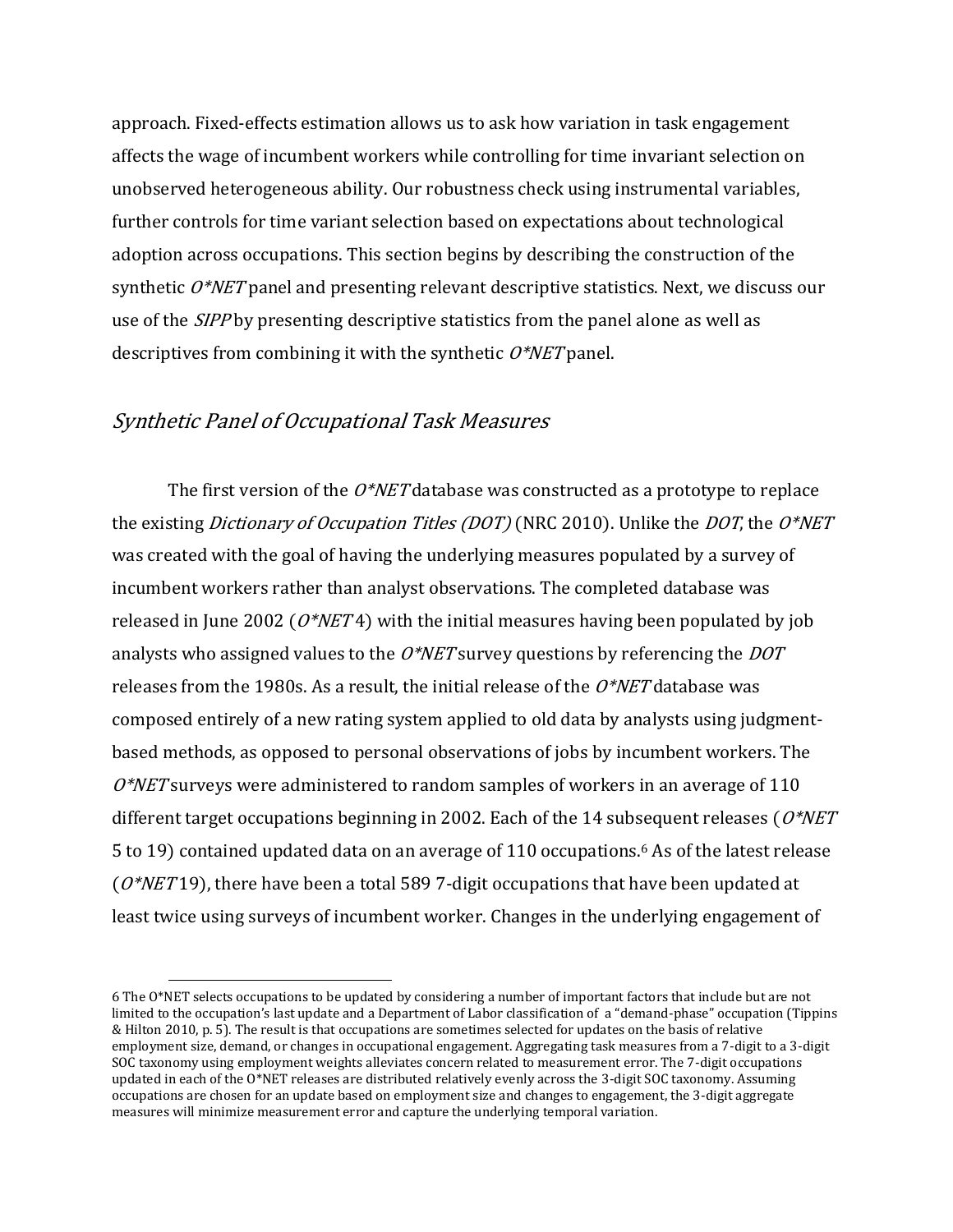these 589 occupations constitute the primary source of variation that we exploit in our synthetic panel and the subsequent empirical analysis.

We constructed the synthetic panel by first combining incumbent-updated measures from the work context and activity sections of each  $O^*NET$  release. The value of each occupational task measure was linearly trended between the earliest and latest incumbent update. Values outside the earliest and latest incumbent update were then imputed using the closest incumbent-updated value. The occupations were then aggregated from a 7-digit to a 3-digit SOC taxonomy using a rolling 3-year national employment weight constructed from *the Occupational Employment Statistics*. Aggregating to a less detailed SOC taxonomy was necessary to ensure a sufficiently large and robust sample was available in the *SIPP* panel. In addition, the less detailed taxonomy helped alleviate potential measurement error and selection related to the update schedule. <sup>7</sup>

Using the synthetic panel of task measures, we follow Autor and Handel (2013) by constructing three broad categories that describe the bundle of tasks performed by an individual working in a given occupation. The advantage of using the synthetic panel of task measures is that, unlike Autor and Handel, our task indices vary both across occupations and within occupations over time. The abstract task index describes an occupation's degree of engagement in complex analytical or interpersonal decision-making. In contrast, the routine task index describes an occupation's engagement in cognitive or manual tasks that follow explicit and easily codified rules. The third task index, non-routine manual, describes an occupation's engagement in tasks that require irregular physical movement or spatial orientation. Table 1 presents the  $O^*NET$  variables that underlie each of the three task indices.<sup>8</sup>

 $\overline{a}$ 

<sup>7</sup> Our use of employment weights also alleviates problems concerning changes to the SOC taxonomy throughout the analysis period. Specifically, we accomplish this by matching occupation codes in the SIPP to those in the synthetic O\*NET panel at the 5,3, and 2-digit level respectively. Changes in the SOC taxonomy occur most frequently at the 6-digit level and, as a result, matching on higher level task measures provides an accurate imputation.

<sup>8</sup> The three task indices differ slightly in their composition than those constructed by Autor and Handel (2013). Specifically, we replace Manual Dexterity and Spatial Orientation from the non-routine manual task index with Handling & Moving Objects and Performing General Physical Activities. These measures were the only drawn from the work ability portion of O\*NET database which is not updated by a survey of incumbent workers. In addition, we replace Importance of Being Exact or Accurate and Importance of Repeating the Same Tasks from the routine cognitive task index with Processing Information and Frequency of Decision Making. These two measures were replaced because a principal components analysis of the routine task index indicated the presence of a strong secondary component driven by these two measures. In contrast, the abstract and non-routine manual indices were driven by a single component as was the routine task index once these measures were replaced.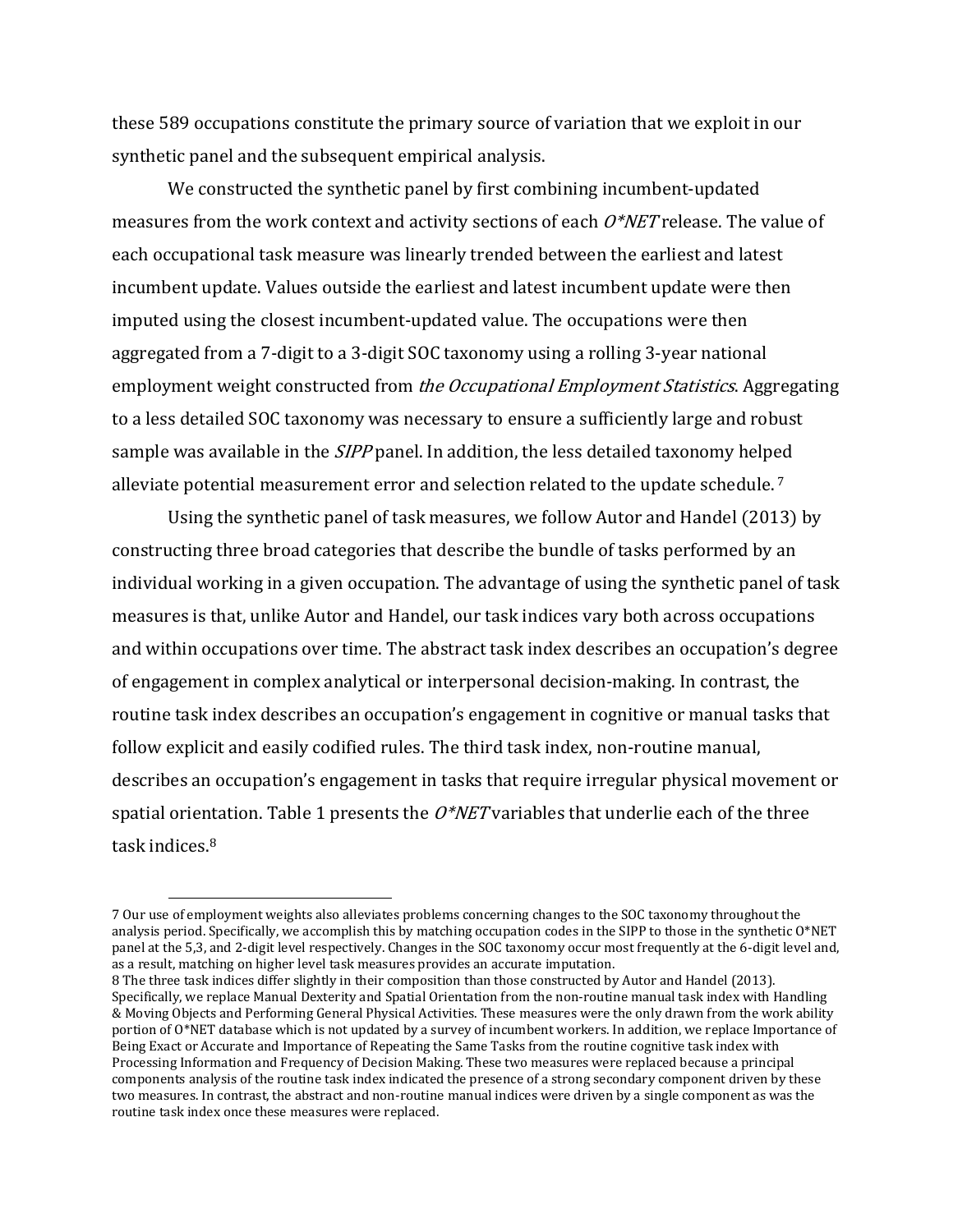# Table 1

Cross-Occupation Descriptive Statistics for Variables Included in the Task Indices

|          | Task                                      |                                                           | Mean<br>(Std. Dev.) |              |
|----------|-------------------------------------------|-----------------------------------------------------------|---------------------|--------------|
|          | Index                                     | <b>Task Measure</b>                                       | $0*NET5$            | 0*NET 19     |
|          |                                           |                                                           | (April, 2003)       | (July, 2014) |
|          |                                           |                                                           | 3.0                 | 3.1          |
|          |                                           | Analyzing Data or Information                             | (0.8)               | (0.8)        |
|          |                                           |                                                           | 3.1                 | 3.3          |
|          | Analytical                                | Thinking Creatively                                       | (0.7)               | (0.7)        |
|          |                                           | Interpreting the Meaning of Information for Others        | 3.0                 | 3.0          |
| Abstract |                                           |                                                           | (0.9)               | (0.9)        |
|          |                                           | Establishing and Maintaining Interpersonal Relationships  | 3.1                 | 3.2          |
|          |                                           |                                                           | (0.9)               | (0.9)        |
|          | Interpersonal                             | Guiding, Directing, and Motivating Subordinates           | 2.5                 | 2.6          |
|          |                                           |                                                           | (0.9)               | (1.0)        |
|          |                                           | <b>Coaching and Developing Others</b>                     | 2.1                 | 2.2          |
|          |                                           |                                                           | (1.0)               | (1.0)        |
|          |                                           | Processing Information*                                   | 2.6                 | 2.8          |
|          |                                           |                                                           | (0.8)               | (0.7)        |
|          | Cognitive                                 | Frequency of Decision Making*                             | 2.8                 | 3.0          |
|          |                                           |                                                           | (0.7)               | (0.7)        |
|          |                                           | Structured versus Unstructured Work*                      | 3.8                 | 3.9          |
|          |                                           |                                                           | (0.5)               | (0.5)        |
| Routine  | <b>Controlling Machines and Processes</b> | 3.3                                                       | 3.3                 |              |
|          |                                           |                                                           | (0.8)               | (0.8)        |
|          | Manual                                    | Spend Time Making Repetitive Motions                      | 2.9                 | 3.0          |
|          |                                           |                                                           | (0.7)               | (0.6)        |
|          |                                           | Pace Determined by Speed of Equipment                     | 3.0                 | 3.1          |
|          |                                           |                                                           | (0.6)               | (0.6)        |
|          |                                           | Handling and Moving Objects                               | 2.0                 | 2.0          |
|          |                                           |                                                           | (0.8)               | (0.8)        |
|          |                                           | Performing General Physical Activities                    | 1.0                 | $1.0\,$      |
|          |                                           |                                                           | (0.4)               | (0.4)        |
|          |                                           |                                                           | 1.1                 | 1.1          |
|          | Non-Routine Manual                        | Operating Vehicles, Mechanized Devices, or Equipment      | (0.5)               | (0.4)        |
|          |                                           |                                                           | 2.3                 | 2.2          |
|          |                                           | Spend Time Using Your Hands to [] Control or Feel Objects | (0.6)               | (0.7)        |

\* The measure was reversed before being included in the requisite task index.

In our construction of the three task indices, we utilize the important and level measures for variables from the work activity category of the  $O*NET$  database. We follow Blinder (2007) and Firpo et al. (2011) by assigning a Cobb-Douglas weight of two thirds to importance and a weight of one third to the level measures. The context measure was used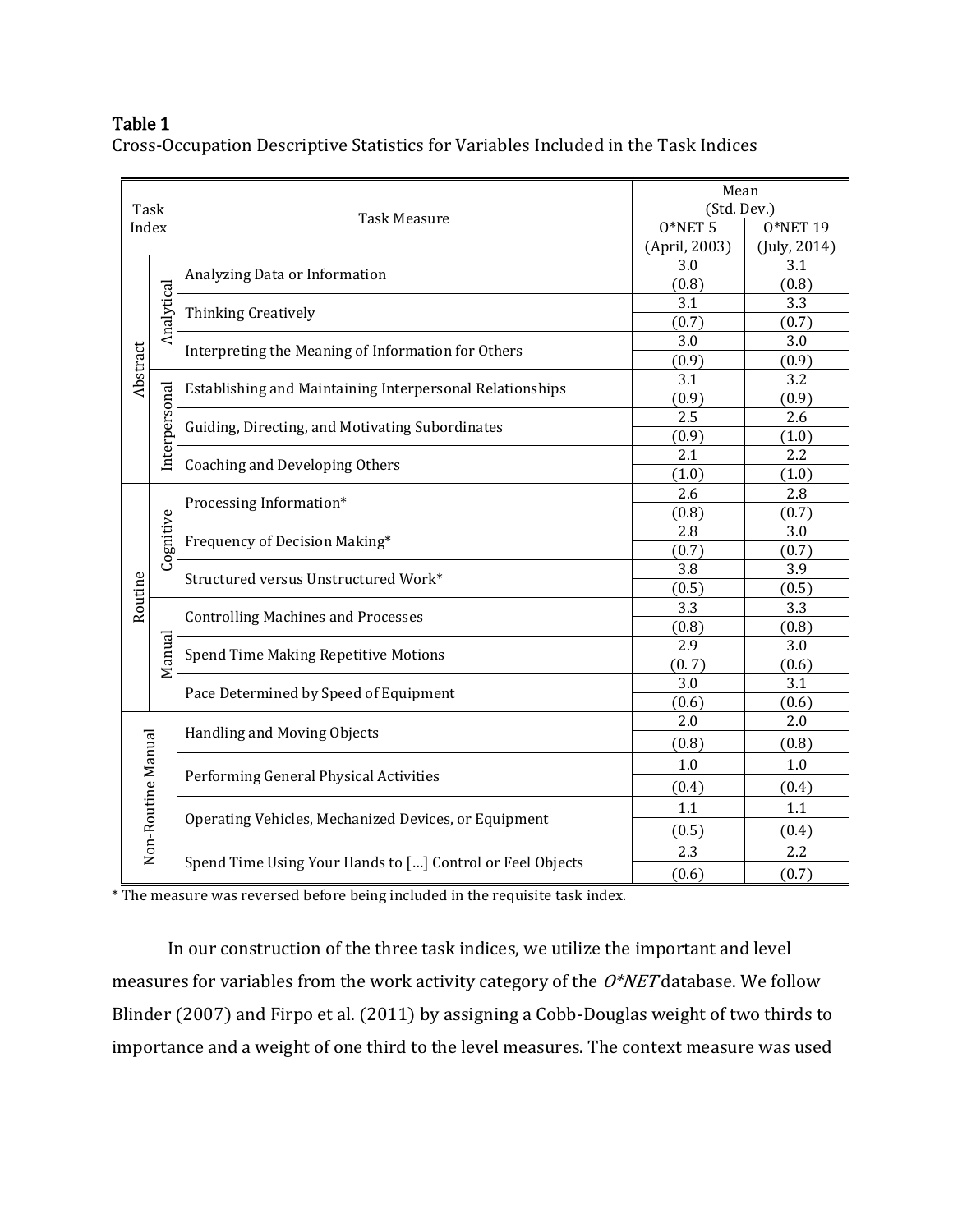for variables that come from the work context category in the  $O^*NET$  database. The value of task index kin time period t for occupation s is created according to Equation 6.9

$$
\tau_{t,s,k} = \sum_{j \in k}^{k} \left( L V_{t,s,j}^{1/3} M_{t,s,j}^{2/3} + C X_{t,s,j} \right) \tag{6}
$$

The specific tasks that an occupation accomplishes in the production process are assumed to interact in a complex and unobservable manner. Although the  $O^*NET$  database provides a detailed summary of various task measures that describe an occupation's productive activities, these measures do not fully detail individual tasks. As a result, the three indices should not be considered the fraction of time that an occupation spends engaged in specific tasks from each of the respective categories. The task indices can, however, be considered as a proxy for the output elasticity term  $\lambda_{t,s,k}$  in Equations 2-5 that describes an occupation's task engagement relative to other occupations and itself over time.

The overall variation in each of the three task indices across the panel is displayed graphically in Figure 1. Rather than weighting the O\*NET measures from a 7-digit to a 3 digit SOC taxonomy as is done in the remainder of the empirical analysis, we use the employment weights to create a cross-occupation measures of each task index. As can be seen below, there has been a substantial increase abstract task engagement across occupations from 2003 to 2014 ( $O^*NET$ 5 to 19). In contrast, engagement in routine tasks has decreased slightly over the same period. Similarly, engagement in non-routine manual tasks has experienced a modest increase. Although the cross-occupation routine and nonroutine manual task indices show very little variation over time, the occupation-specific measures show distinct and varying rates of growth within occupations over time.<sup>10</sup>

 $\overline{a}$ 

<sup>9</sup> As mentioned, only those measures from the work activity and ability categories contain a value for both level and importance. In contrast, the context measure is only available for variables from the work context category. As a result, a measure  $j\in k$  from the context category would have  $LV_{t,s,j}^{1/3}$  IM $_{t,s,j}^{2/3}=0$  and a variable from the activity or ability category would have  $C X_{t,s,j} = 0$ . In addition, we account for changes in the SOC taxonomy by matching occupation codes in the SIPP to those in the synthetic O\*NET panel at the 5,3, and 2-digit level respectively. Changes in the SOC taxonomy occur most frequently at the 6-digit level and, as a result, higher level task measures provide an accurate imputation. 10 A more detailed graphical presentation of the variation in 2-digit SOC occupations can be seen in Appendix Figures 1,2, and 3. We omit the 3-digit counterpart of these figures because they are difficult to interpret visually.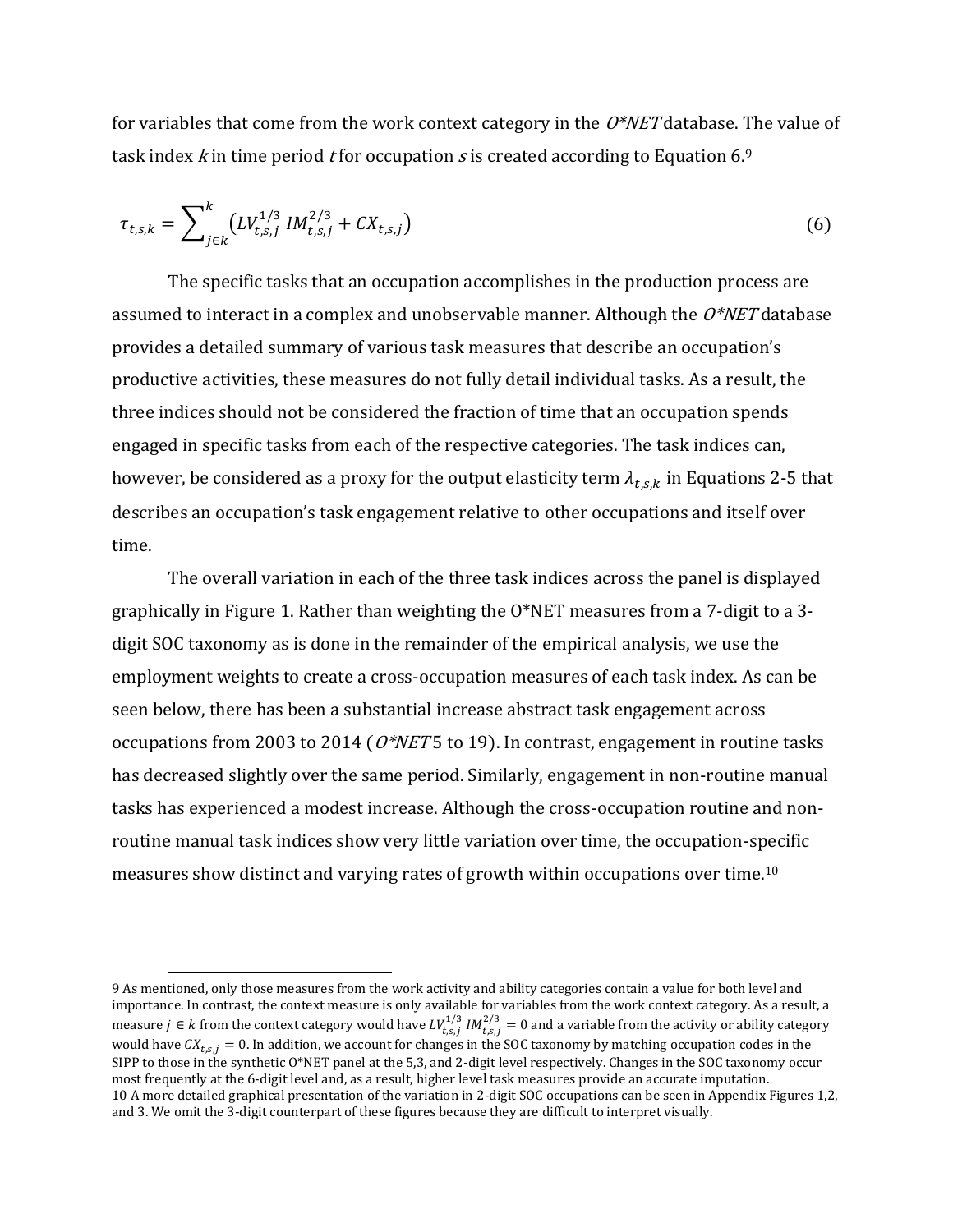Figure 1



Cross-Occupation Variation in Task Indices

Table 2 presents descriptive statistics from the synthetic  $O^*NET$  panel for each of the three task indices at the 3-digit SOC taxonomy. The standard deviation and bounds of the growth rate across the synthetic panel illustrates the substantial variation in these measures over time. The highest growth of engagement in abstract tasks was observed in the Fire Fighting and Prevention Workers (56.7%) while the most significant decline was seen in the Animal Care and Service Workers (17%). Engagement in routine tasks grew most significantly in Supervisors of Farming, Fishing, and Forestry Workers (23%) and experienced the largest decline in Other Healthcare Practitioners and Technical Occupations (16.2%). The greatest increase in non-routine manual task engagement was seen in Supervisors of Installation, Maintenance, and Repair Workers (26.9%) while the greatest decrease could be observed in Mathematical Science Occupations (15.4%).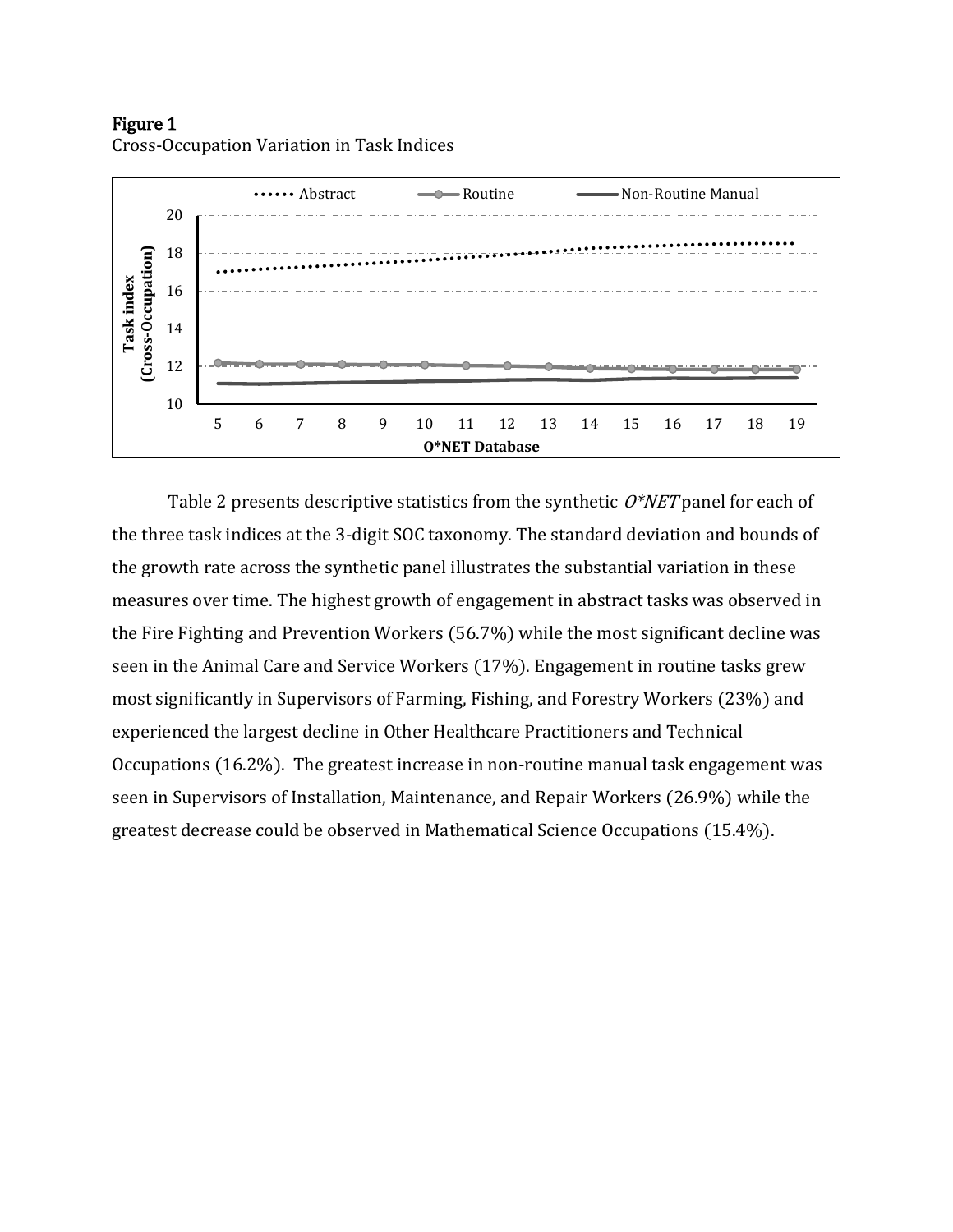## Table 2 Descriptive Statistics for Task Indices at the 3-Digit SOC Taxonomy

|                             |                  | Abstract | Routine  | Non-Routine Manual |
|-----------------------------|------------------|----------|----------|--------------------|
| LO                          |                  | 18.2     | 11.9     | 11.5               |
| (April,<br>2003)            | Mean (Std. Dev.) | 3.4      | 2.8      | 3.2                |
| $0^*$ NET                   | Min              | 11.7     | 6.2      | 5.1                |
|                             | Max              | 26.3     | 18.2     | 17.1               |
| 19                          | Mean (Std. Dev.) | 19.0     | 12.0     | 11.7               |
| $(\text{luly}, \text{v14})$ |                  | 3.2      | 2.8      | 3.3                |
| $O*NET$<br>201              | Min              | 13.3     | 6.4      | 5.4                |
|                             | Max              | 25.9     | 17.9     | 17.7               |
|                             | Mean (Std. Dev.) | 5.6%     | 0.4%     | 2.6%               |
| $5 - 19$                    |                  | 10.9%    | 6.4%     | 8.2%               |
| Growth<br>Rate              | Min              | $-17.0%$ | $-16.2%$ | $-15.4%$           |
|                             | Max              | 56.7%    | 23.0%    | 37.7%              |

# Survey of Income Program Participation

The *SIPP* is a household-based survey designed as a continuous representative series of national panels where the same individuals are interviewed over a multi-year period lasting approximately four years. The *SIPP* is the only available individual panel that contains the necessary components to conduct an occupational analysis of prime-age workers. The *SIPP* has more detailed occupational codes, frequent interviews, and a larger sample than other comparable data sources. Compared to the *Current Population Survey*, its main advantage is the longitudinal nature that allows individuals and their job changes to be observed over time. Relative to the Panel Study of Income Dynamics, it provides a larger sample size, more frequent interviews and more detailed occupational codes. Although the level of detail of occupation codes is similar to that reported in the National Longitudinal Survey of Youth, the SIPP has much more frequent interviews and a larger sample with a more representative range of working age adults. In addition, the 2004 and 2008 SIPP panels were better aligned with the timing of the  $O^*NET$  releases than National Longitudinal Survey of Youth.

The 2004 and 2008 SIPP panels are combined to create an unbalanced panel of approximately three million observations. The combined panels span the period from October 2003 through November 2013 with some months in 2007 missing due to breaks in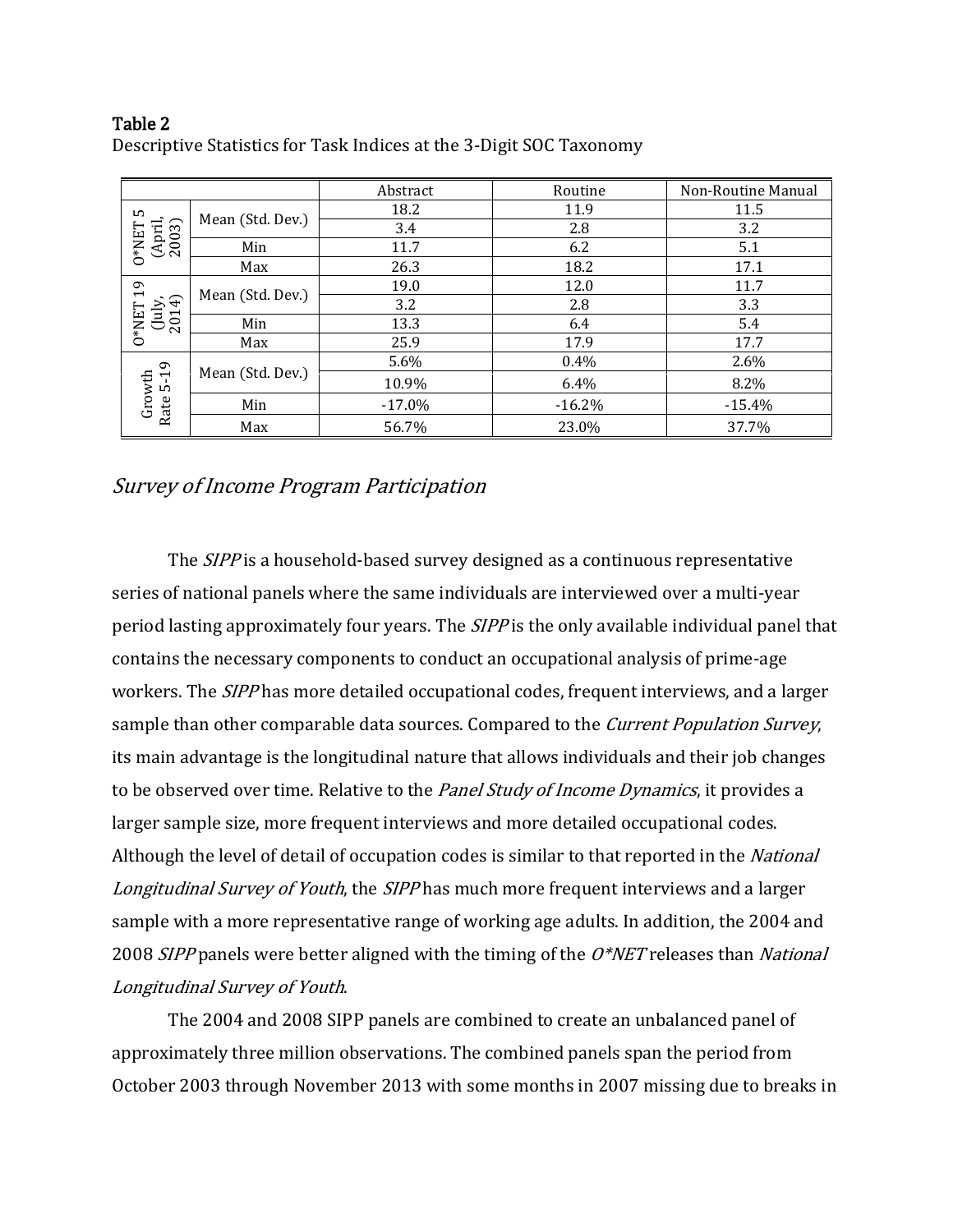the survey. The sample was restricted to prime working age individuals between 25 and 55 years old who were not in the military. The combined panels have a total of 111,494 individuals observed on average 30 times each for a total of 3,366,682 observations.<sup>11</sup> Employment information is reported in the SIPP under four distinct classifications: primary employment, secondary employment, primary self-employment, and secondary selfemployment. All information for each of an individual's employment arraignments is recorded separately within each classification. Although an individual's occupation is recorded for secondary employment and self-employment, only the information recorded under an individual's primary employment arraignment was used for this analysis.<sup>12</sup> Relevant descriptive statistics from the SIPP are presented in Table 1 where hourly wage is from primary employment alone.

### Table 3

 $\overline{a}$ 

Descriptive Statistics from the Combined 2004 and 2008 SIPP Panel

| Period                    | Observations | Individuals                                                                                                            | T-bar                                             |  |
|---------------------------|--------------|------------------------------------------------------------------------------------------------------------------------|---------------------------------------------------|--|
| 10/2003-11/2013           | 3,366,682    | 111,494                                                                                                                | 30                                                |  |
| 2004 Panel                |              |                                                                                                                        | 2008 Panel                                        |  |
| 42.6%                     |              | 57.4%                                                                                                                  |                                                   |  |
| <b>Hourly Wage</b>        |              | 14.7                                                                                                                   |                                                   |  |
|                           |              | (51.6)<br>40.4<br>(8.9)<br>13.6<br>(2.7)<br>9.8<br>(47.5)<br>Some College<br>25.8%<br>Asian<br>4.5%<br>Female<br>54.3% |                                                   |  |
|                           |              |                                                                                                                        |                                                   |  |
| Age                       |              |                                                                                                                        | College or Post-College<br>38.3%<br>Other<br>3.9% |  |
| <b>Years of Education</b> |              |                                                                                                                        |                                                   |  |
|                           |              |                                                                                                                        |                                                   |  |
|                           |              |                                                                                                                        |                                                   |  |
| Experience                |              |                                                                                                                        |                                                   |  |
| Less than High School     | High School  |                                                                                                                        |                                                   |  |
| 10.4%                     | 25.7%        |                                                                                                                        |                                                   |  |
| White                     | Black        |                                                                                                                        |                                                   |  |
| 79.1%                     | 12.6%        |                                                                                                                        |                                                   |  |
| Male                      |              |                                                                                                                        |                                                   |  |
| 45.7%                     |              |                                                                                                                        |                                                   |  |

Hourly wage was obtained from an individual's primary employment arraignment in the *SIPP*. Average hourly wage is reported directly in the *SIPP* for non-salaried

<sup>11</sup> These figures vary based on the specification used in each part of the analysis. This is due to unreported occupational codes and other factors that cause observations to be omitted. On average, the effective sample size used in the empirical analysis contains approximately 26,599 individuals and 372,388 observations.

<sup>12</sup> An expanded version of this analysis could also utilize secondary employment as well as self-employment.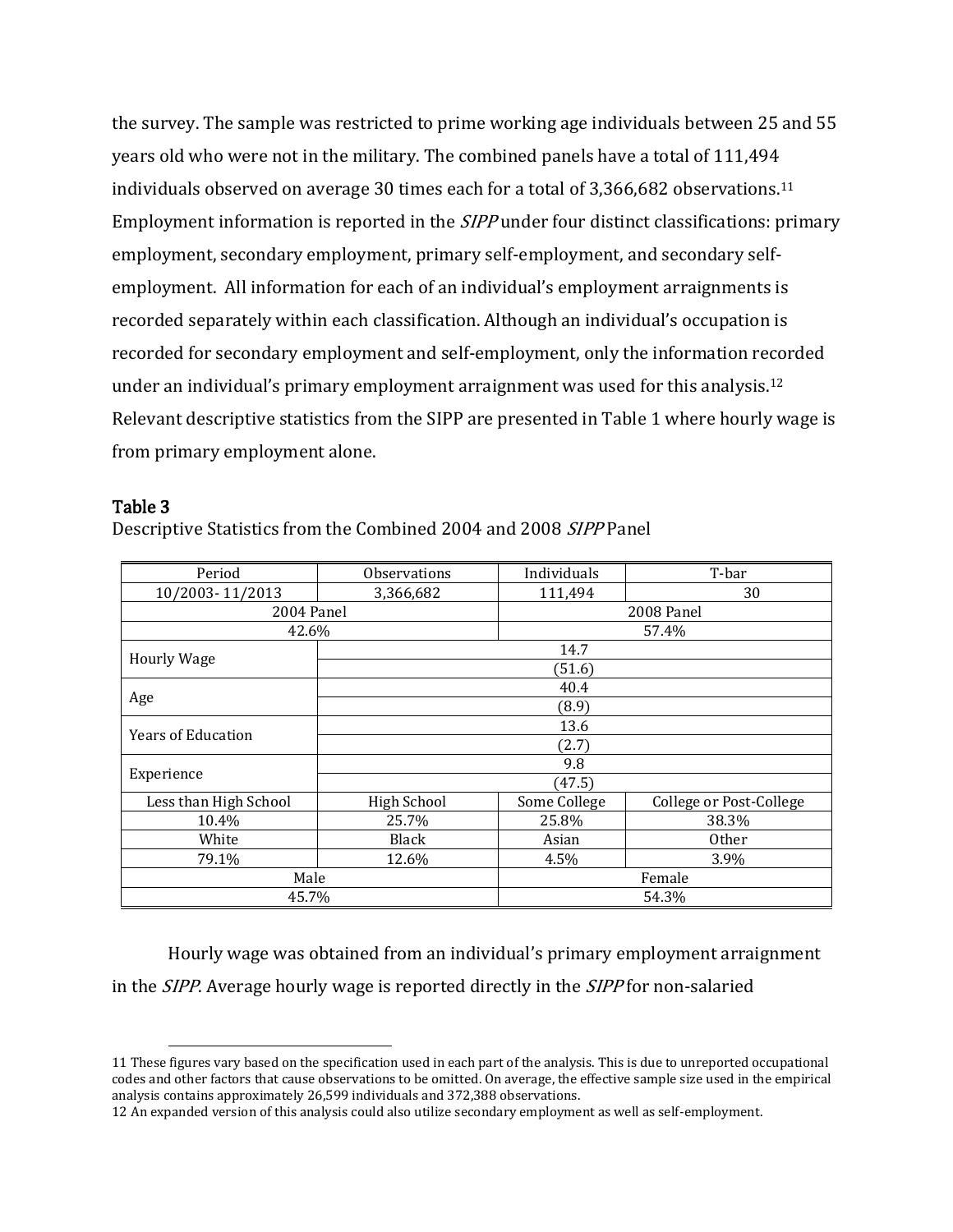employees but is not reported for salaried employees. An hourly wage was calculated for salaried employees by dividing total earned income in the observation month by the reported number of weeks worked in that month and the usual hours worked per week. The average hourly wage reported in Table 1 contains both the directly reported figures for non-salaried employees as well as the imputed values for salaried employees. References to hourly wage in the remainder of this analysis will indicate the combined reported and imputed values.

An individual's occupation, as it pertains to their primary employment arraignment, is reported in the SIPP at the detailed 6-digit SOC taxonomy. There were 455 distinct 6 digit SOC occupations reported by respondents in the SIPP under the primary employment arraignment category. The empirical estimation in this paper utilized only a 3-digit rather than the more detailed 6-digit SOC taxonomy because a less detailed coding schema helped to alleviate issues related to measurement error in the task indices. In addition, the less detailed 3-digit SOC taxonomy ensured a larger and more robust sample size in the *SIPP* panel. The average sample size in the SIPP (across all periods) for each 3-digit SOC occupation is shown graphically in Figure 1.<sup>13</sup>



 $\overline{a}$ 

Average Sample Size in the SIPP by 3-digit SOC Occupation



<sup>13</sup> The 12 occupations with a sample size that was less than 30 individuals on average per period were distributed evenly across major 2-digit occupations. The 2 and 5-digit SOC level was also used as a robustness check on our empirical findings at the 3-digit level. The confirmation of our estimates at these alternative aggregation levels was sufficiently convincing that there was no sample selection occurring within the SIPP panel.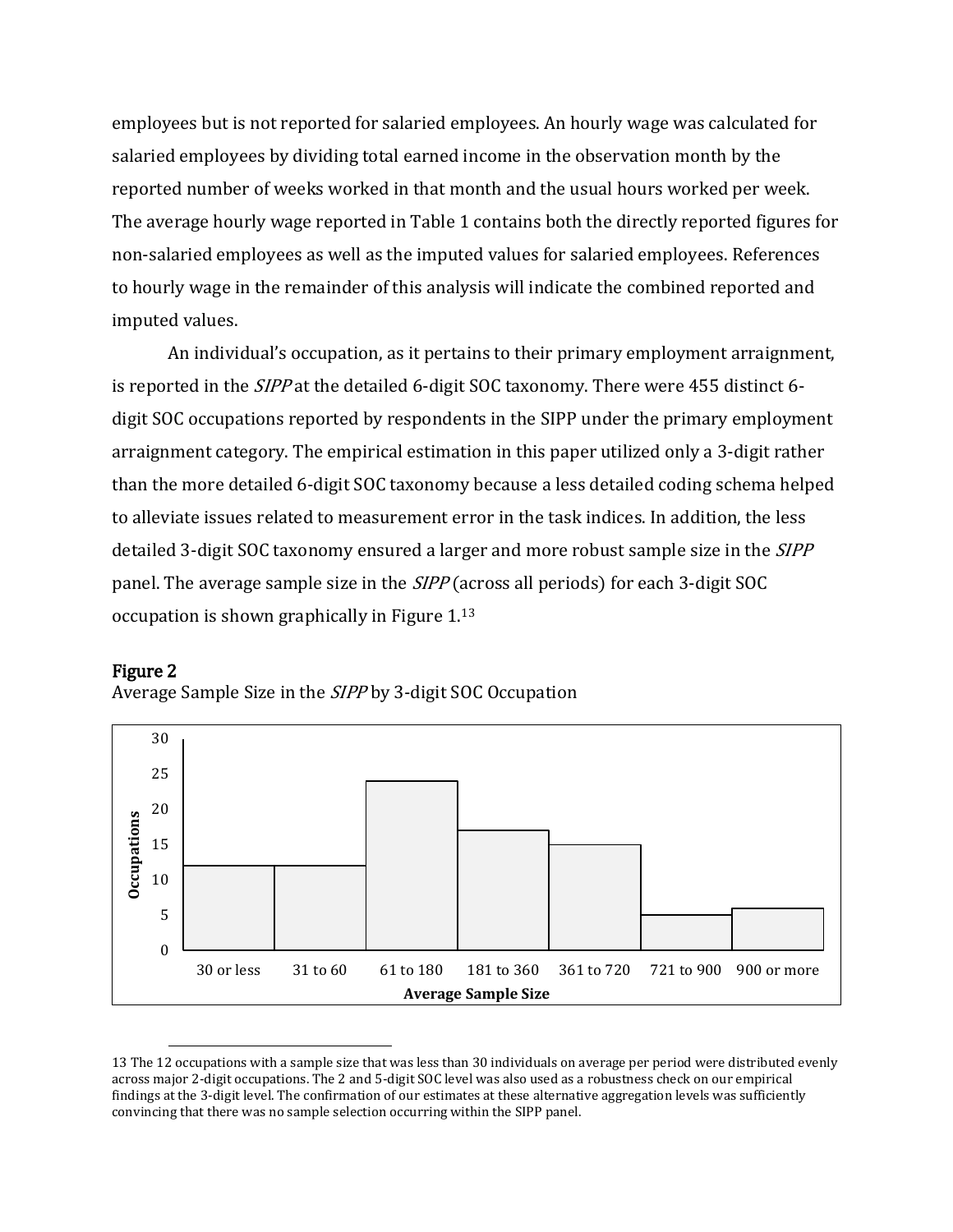The distribution of educational attainment relative to the distribution of each task index across 3-digit SOC occupations is presented for employed individuals in Table 4. As can be seen in the table below, occupations with higher engagement in abstract tasks are dominated by highly educated individuals. In contrast, highly routine occupations are dominated by individuals with lower levels of education. However, occupations in the middle of the routine task distribution employ individuals from across the educational distribution. Similarly, occupations with a high level of engagement in non-routine manual tasks are also dominated by individuals with low levels of education. Unlike occupations dominated by routine tasks, those ranging from the middle to the bottom of the nonroutine manual distribution employ individuals from across the educational distribution. The distribution of educational attainment by occupation corresponds to that described in previous works on SBTC.

#### Table 4

|                                   |   | <b>Years of Education</b> |        |        |
|-----------------------------------|---|---------------------------|--------|--------|
|                                   |   | (Quintiles)               |        |        |
|                                   |   |                           | 3      | 5      |
|                                   | 1 | 56.50%                    | 18.20% | 1.50%  |
| Abstract                          | 3 | 31.10%                    | 28.40% | 3.70%  |
| (Quintiles)                       | 5 | 12.70%                    | 13.20% | 28.80% |
|                                   | 1 | 12.70%                    | 13.50% | 25.30% |
| Routine<br>(Quintiles)            | 3 | 28.70%                    | 25.90% | 4.90%  |
|                                   | 5 | 62.50%                    | 18.60% | 1.00%  |
|                                   | 1 | 18.10%                    | 18.20% | 17.40% |
| Non-Routine Manual<br>(Quintiles) | 3 | 29.30%                    | 19.40% | 11.40% |
|                                   | 5 | 56.60%                    | 22.90% | 0.90%  |

Educational Distribution by Task Index Distribution at the 3-Digit SOC level

# 4. Empirical Analysis

This section details the methodology and results from an empirical analysis using our combined synthetic panel. We begin by amending the theoretical model outlined in Section 2 to accommodate empirical estimation. As mentioned in the introduction, our estimation procedure includes controls for individual, occupation, and job-spell fixedeffects. Each of the fixed-effects included in our estimation controls for a different level of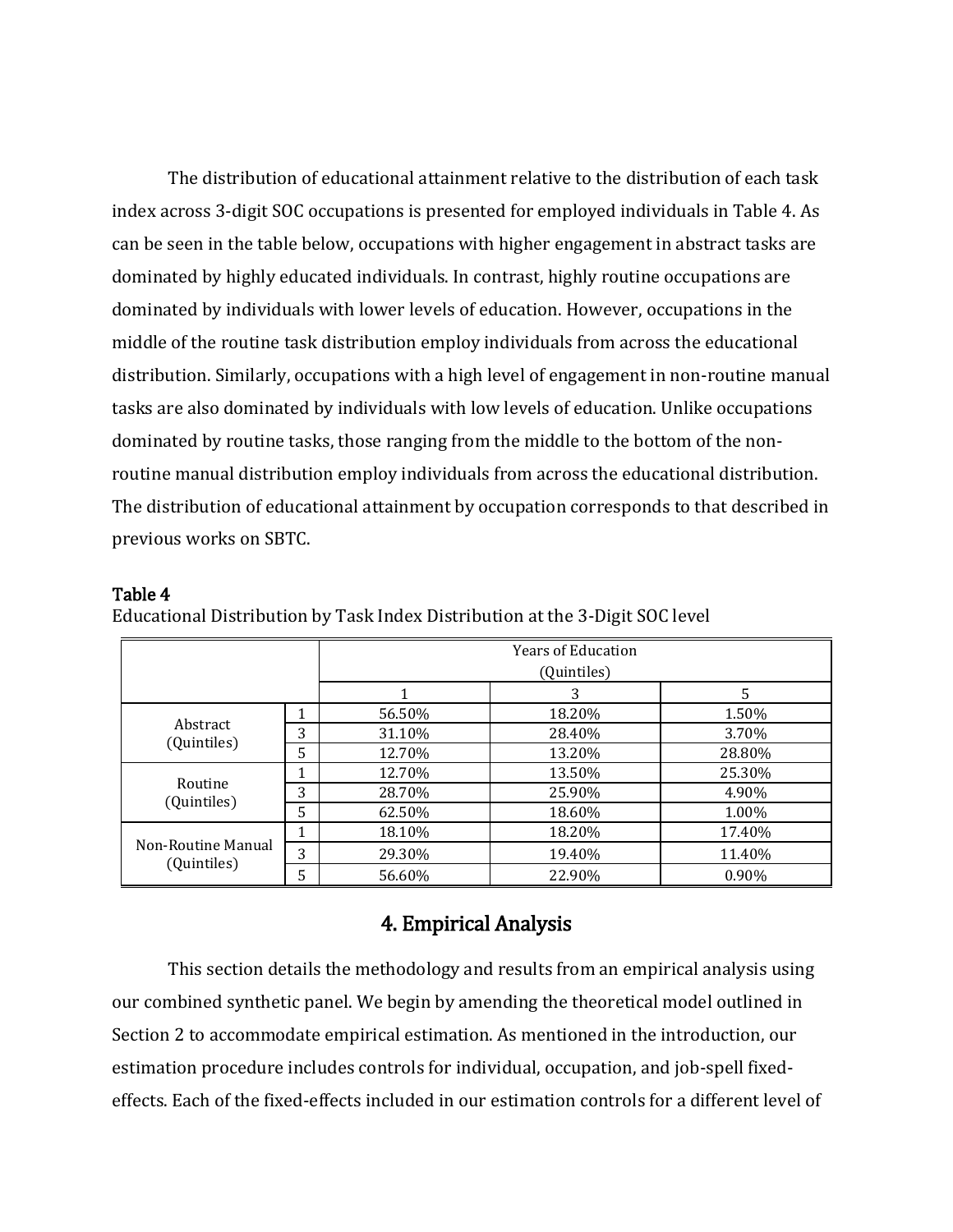unobserved heterogeneity. We accomplish this by expanding the existing task-based approach to accommodate panel data.

We begin by transforming Equation 5 into Equation 7 where we have assumed that generalizable human capital is a function of  $\alpha_i$  heterogeneous individual ability,  $e_{t,i}$  formalized education, and  $x_{t,i}$  workforce experience.

$$
ln(w_{t,s,i}) = ln(\delta_s) + (1 - \sigma)ln\left(\frac{Y_t}{l_{t,s,i}}\right) + \sigma\left(h_{t,i}(\alpha_i, e_{t,i}, x_{t,i}) + \sum_k \lambda_{t,s,k} \tau_{t,s,k} + \eta_{t,i}\right)
$$
\n
$$
(7)
$$

Motivated by Gathmann and Schönberg (2010), we include generalizable human capital directly in our estimation equation. We assume that occupation-specific human capital is captured through task engagement  $\sum_k \lambda_{t,s,k} \tau_{t,s,k}$  and that workers within occupations are similar in terms of their occupation-specific training. In terms of generalizable skills that are portable across occupations, however, we assume that workers differ within occupations and that these differences are driven by workforce experience as well as formalized schooling. As such, we include generalizable human capital as a total factor productivity term.

Moving to a reduced form framework, we convert Equation 7 into Equation 8 and assume that generalizable human capital takes a Mincerian form. Further, we aggregate  $\sum_k \lambda_{t,k} \tau_{t,s,k}$  into three indices measuring engagement in  $A_{t,s}$  abstract,  $R_{t,s}$  routine, and  $M_{t,s}$  non-routine manual tasks.

$$
w_{t,s,i} = \alpha_i + Y_t + \beta_1 e_{t,i} + \beta_2 x_{t,i} + \beta_3 x_{t,i}^2 + p_A A_{t,s} + p_R R_{t,s} + p_M M_{t,s} + \eta_{t,i}
$$
(8)

The individual fixed-effects  $\alpha_i$  in Equation 8 captures time-invariant unobserved ability as well as the occupation-specific wage premium  $\delta_{\rm s}$  when these fixed-effects are expanded to occupation and job-spell. Applying increasingly more restrictive fixed-effects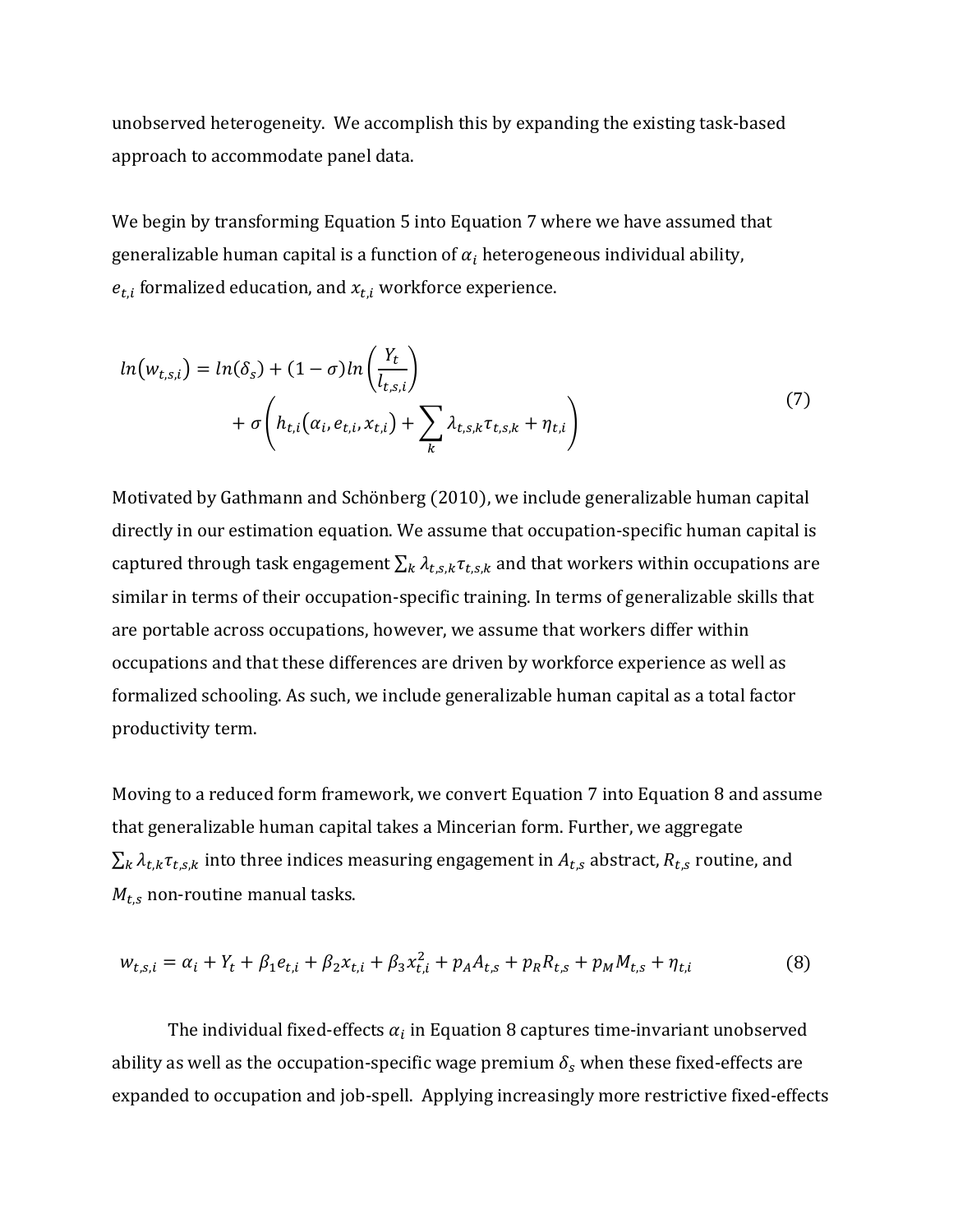helps to isolate the variation in our task indices and reduce wage volatility from employment-to-employment transitions. Additionally, job-spell fixed-effects are appropriate if changes in task engagement are also predictive of transitions to nonemployment or across states of employment. Although our initial estimates contain results that include individual and occupation fixed-effects, it is for this reason that we focus primarily on specifications with job-spell fixed-effects.

We interpret the value obtained from the synthetic  $O^*NET$  panel for each task index as representing  $\lambda_{t,k} \tau_{t,s,k}$  where the task input  $\tau_{t,s,k}$  has been normalized to unity across occupations. As such, the coefficient on each of our three task indices from Equation 8 represents the price differential for engagement in abstract, routine, and non-routine tasks. In estimates of between-effects, we interpret this coefficient as representing the average wage differential between occupations of differing levels of engagement.<sup>14</sup> In contrast, we interpret the coefficient obtained from a within-effects regressions as representing the trajectory of each task's price. According to the comparative statics Acemoglu and Autor (2011) outline for the model of middle skill replacing technological change, we would expect the coefficient from the within-effects regression to be positive for abstract tasks (corresponding with high skills), negative for routine tasks (corresponding with medium skills), and exhibit little variation for non-routine manual tasks (corresponding with low skills). The author's attribute the declining return to middle skills to an increasing substitutability between technological capital and routine tasks in production.

Table 5 contains between-effects estimates of the wage premium for different levels of task engagement obtained from applying Equation 8 to our data. The coefficient on each of the variables obtained from the between-effects estimation captures cross-sectional variation across occupations. The between-effects estimator from the first specification is obtained using individual fixed-effects while the second and third use occupation-spell and job-spell fixed-effects. In each of these specifications, an increase of one standard deviation (3.3) in the abstract task index across occupations is associated with a wage premium of between 17.8 and 18.8 log points. In contrast, a one standard deviation (2.8) increase

l

<sup>14</sup> The between-effects estimates regress the mean of each variable within each fixed-effect. Since our task variables are occupational means (i.e. they are not individually reported), the coefficients can be interpreted as the effect from variation across occupations.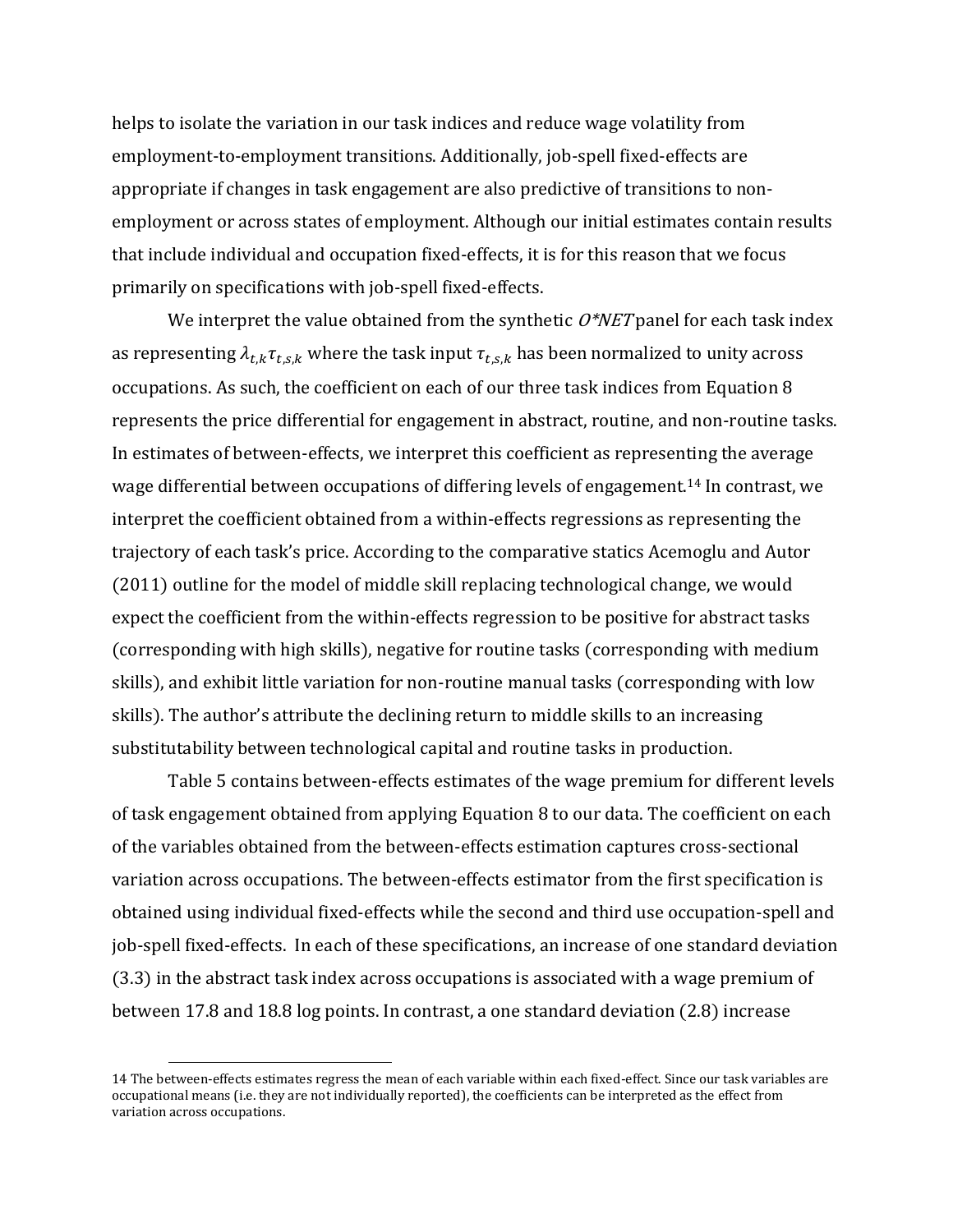across occupations in the routine task index is associated with a 7.8 log point wage penalty. An increase of one standard deviation (3.3) in the non-routine manual task index, on the other hand, is associated with a wage premium of between 8.9 and 9.9 log points. Each of the estimates was found to be highly statistically significant regardless of the fixed-effect used in the estimation. The sign and magnitude of the estimates for the abstract and routine task indices match those obtained by Autor and Handel (2013) using the PDII dataset. Although the non-routine manual task index is different in sign that previous estimates using the PDII, we believe that our estimates align well with theoretical exposition of SBTC.

|                              | <b>Between-Effect Estimates</b> |                |                |
|------------------------------|---------------------------------|----------------|----------------|
|                              | (1)                             | (2)            | (3)            |
|                              | $0.057***$                      | $0.052***$     | $0.054***$     |
| Abstract                     | (0.001)                         | (0.001)        | (0.001)        |
| Routine                      | $-0.028***$                     | $-0.027***$    | $-0.027***$    |
|                              | (0.002)                         | (0.001)        | (0.001)        |
| Non-Routine Manual           | $0.030***$                      | $0.027***$     | $0.029***$     |
|                              | (0.001)                         | (0.001)        | (0.001)        |
| <b>Years of Education</b>    | $0.064***$                      | $0.063***$     | $0.061***$     |
|                              | (0.001)                         | (0.001)        | (0.001)        |
|                              | $0.047***$                      | $0.046***$     | $0.045***$     |
| Age                          | (0.002)                         | (0.002)        | (0.002)        |
|                              | $-0.000***$                     | $-0.000***$    | $-0.000***$    |
| Age-squared                  | (0.000)                         | (0.000)        | (0.000)        |
| Time FE                      | Yes                             | Yes            | Yes            |
| Individual FE                | <b>Yes</b>                      | N <sub>0</sub> | N <sub>0</sub> |
| Occupation-Spell FE          | No                              | Yes            | No             |
| Job-Spell FE                 | No                              | No             | Yes            |
| <b>Effective Sample Size</b> | 333,542                         | 357,635        | 367,517        |

#### Table 5

Cross-Sectional Regression of Log Wages on Task Indices

Note 1: The coefficients are presented along with their level of significant. A coefficient concatenated with \* represents a p-value ≤ .1, \*\* represents a p-value ≤ .05, and \*\*\* represents a p-value ≤ .01 significance.

Note 2: The results are presented with standard errors clustered on individuals but the overall results are robust to clustering on occupations.

Note 3: The task indices and fixed-effects were aggregated to a 3-Digit SOC taxonomy but the results are robust to estimation at a 2 and 5-Digit SOC taxonomy.

Note 4: The results were robust to estimation using only data after 2008 when almost all O\*NET occupations had been updated at least once.

Table 6 contains a traditional fixed-effects estimate of the wage premium for different levels of task engagement obtained from applying Equation 8 to our data. As discussed previously, we interpret the sign of the coefficient under each specification as representing the economy-wide change in the return from engagement in each type of task.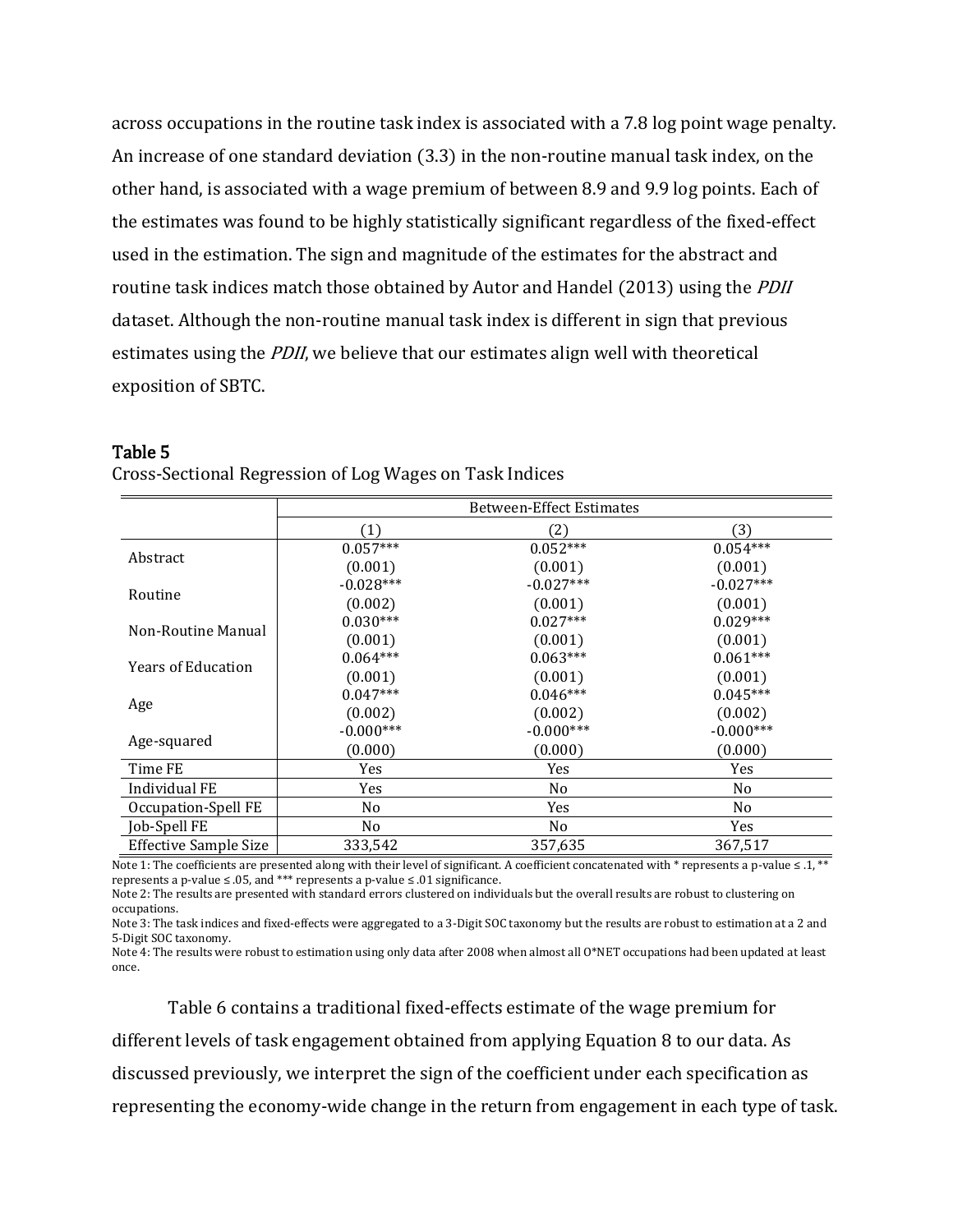The observed coefficient can also be interpreted as changes in the return to low, medium, and high skilled labor input. The first specification in Table 6 controls for unobserved individual heterogeneity using individual fixed-effects and finds statistical significance in each of the task indices. The specification using individual fixed-effects contain variation in task engagement from within occupations for those individuals who remain in the same occupation. However, the specification also contains cross-sectional variation in task engagement for those individuals who change occupations.

#### Table 6

l

Fixed-Effects Regression of Log Wages on Task Indices

|                              | <b>Fixed-Effect Estimates</b> |             |                |
|------------------------------|-------------------------------|-------------|----------------|
|                              | (1)                           | (2)         | (3)            |
| Abstract                     | $0.017***$                    | 0.001       | $0.011***$     |
|                              | (0.001)                       | (0.003)     | (0.002)        |
| Routine                      | $-0.013***$                   | $-0.005$    | $-0.017***$    |
|                              | (0.002)                       | (0.008)     | (0.004)        |
| Non-Routine Manual           | $0.004***$                    | $-0.004$    | $-0.002$       |
|                              | (0.001)                       | (0.007)     | (0.003)        |
| <b>Years of Education</b>    | $0.015***$                    | $0.008***$  | $0.010***$     |
|                              | (0.002)                       | (0.002)     | (0.002)        |
|                              | $0.051***$                    | $0.037***$  | $0.036***$     |
| Age                          | (0.003)                       | (0.003)     | (0.004)        |
| Age-squared                  | $-0.001***$                   | $-0.000***$ | $-0.000***$    |
|                              | (0.000)                       | (0.000)     | (0.000)        |
| Time FE                      | Yes                           | Yes         | Yes            |
| Individual FE                | Yes                           | No          | No             |
| Occupation-Spell FE          | No                            | Yes         | N <sub>0</sub> |
| Job-Spell FE                 | No                            | No          | Yes            |
| <b>Effective Sample Size</b> | 333,542                       | 357,635     | 367,517        |

Note 1: The coefficients are presented along with their level of significant. A coefficient concatenated with  $*$  represents a p-value  $\leq 0.1$ ,  $**$ represents a p-value ≤ .05, and \*\*\* represents a p-value ≤ .01 significance.

Note 2: The results are presented with standard errors clustered on individuals but the overall results are robust to clustering on occupations.

Note 3: The task indices and fixed-effects were aggregated to a 3-Digit SOC taxonomy but the results are robust to estimation at a 2 and 5-Digit SOC taxonomy.

Note 4: The results were robust to estimation using only data after 2008 when almost all O\*NET occupations had been updated at least once.

We eliminate the second source of variation by controlling for occupation-spell fixed-effects (i.e. a fixed effect for an individual in each occupation) in the second specification.<sup>15</sup> Although the second specification loses statistical significance for each task index, we attribute this result to additional noise from individuals experiencing

<sup>15</sup> The results from Table 6 using occupation-spell fixed effects match those obtained from including occupation dummy variables.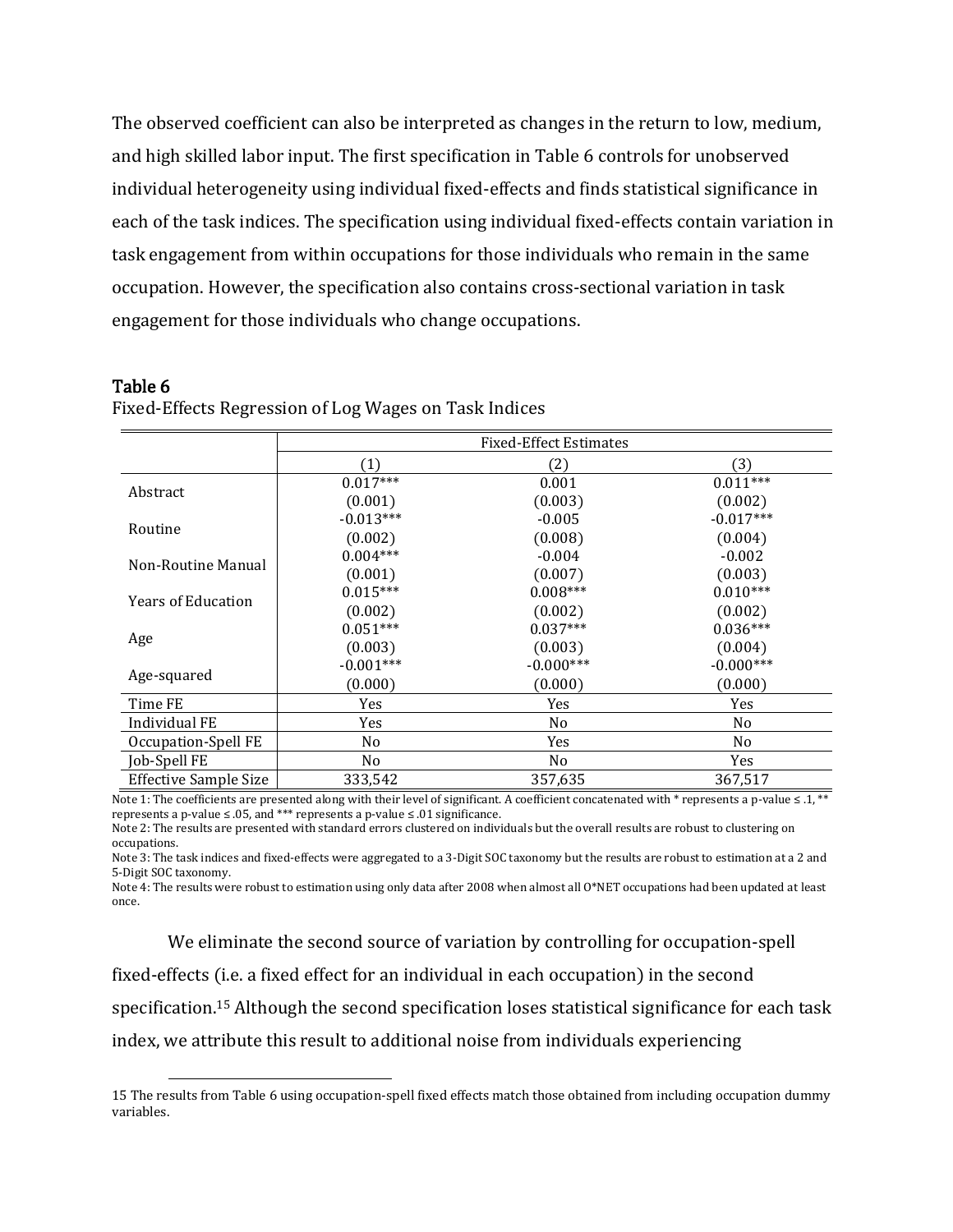employment transitions in response to changes in task engagement.16 The third and most restrictive specification includes a job-spell fixed-effect for each individual in each job that they hold. The statistical significance for two of the three task indices returns in the third specification. Although the remainder of this analysis will focus on results obtained from this last specification, the fifth section of the paper includes the first two specifications in our robustness check using instrumental variable estimation.

According to the third specification, the wage premium for engagement in abstract tasks (i.e. the return to high skills) is observed to have experienced a statistically significant increase over the period. In contrast, the premium associated for engagement in routine tasks (i.e. the return to middle skills) has declined substantially over the same period. The premium for non-routine manual tasks (i.e. the return to low skills) has remained constant throughout the period. These differential changes to the skill premium match the predictions and empirical observations detailed most prominently by Acemoglu and Autor (2011). To our knowledge, these estimates represent the first empirical evidence of SBTC that controls for unobserved individual heterogeneity and illustrates these theoretical predictions using the task-based approach.

The SBTC narrative states that tasks that follow explicit rules as routine and suggests that they are more easily codified by technology. Codification of these tasks allows for them to be more easily substituted for technology in production. In order to test whether we can observe the presence of task replacing technology, we append Equation 8 to include an index for occupational technology adoption.<sup>17</sup> Table 7 presents the results from including the technology adoption index into our model with job-spell fixed effects. The cross-sectional variation from the between-effects estimator reveals that an increase in the routine task index is associated with an increase wages but its interaction with technology adoption has a negative coefficient. Similarly, the fixed-effects estimate illustrates that the return to routine tasks (i.e. the return to middle skills) is actually increasing except in occupations where there is a corresponding increase in the adoption of technological capital.

l

<sup>16</sup> Evidence of this can be found in the data and is detailed by Ross (2015) and Cortes (2016).

<sup>17</sup> The index for technology adoption includes the degree of automation and interacting with computers measures from the O\*NET database.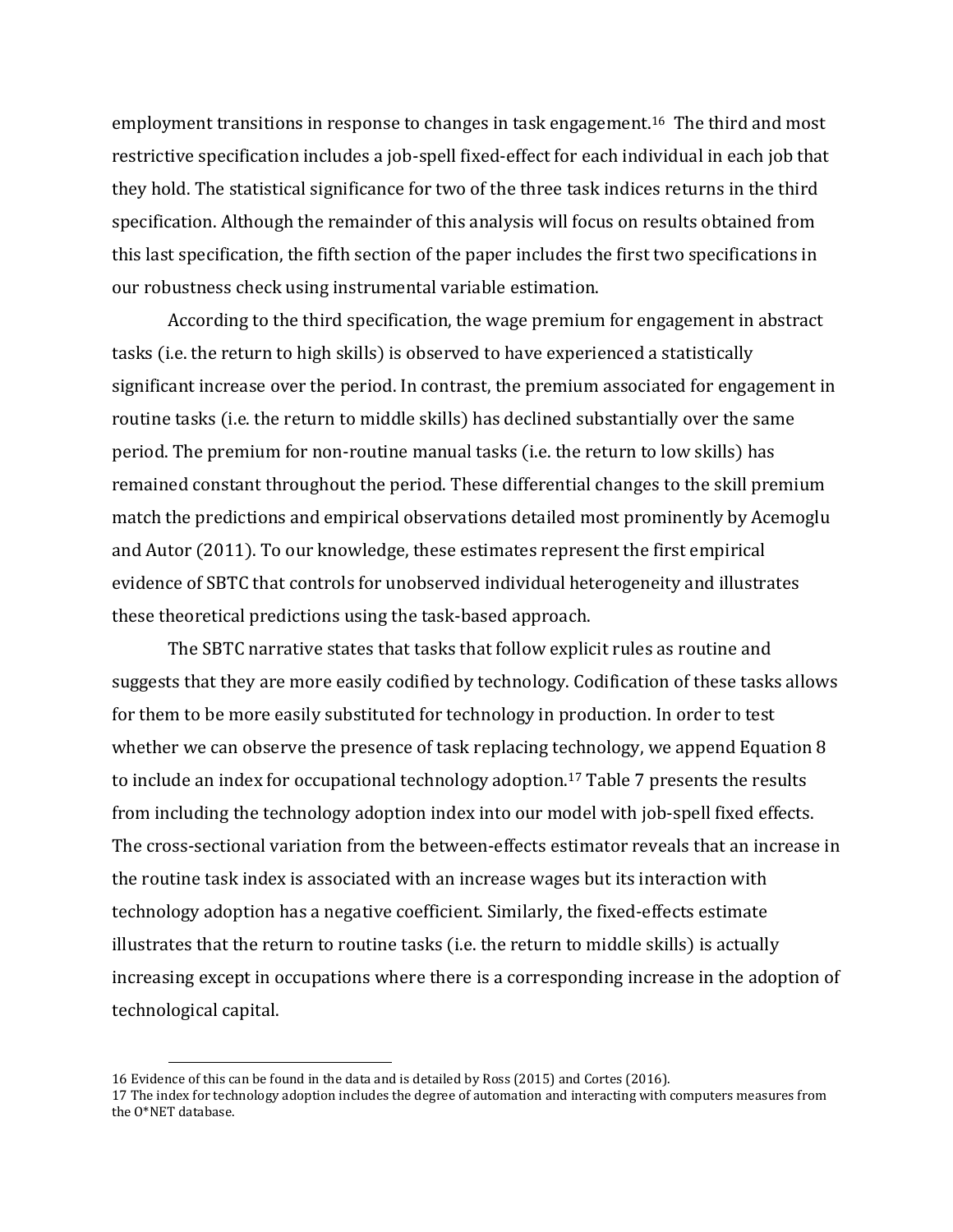### Table 7

|                              | Between-Effect Estimate | <b>Fixed-Effect Estimate</b> |
|------------------------------|-------------------------|------------------------------|
|                              | (1)                     | (2)                          |
|                              | $0.042***$              | $0.006***$                   |
| Abstract                     | (0.001)                 | (0.002)                      |
| Routine                      | $0.124***$              | $0.033***$                   |
|                              | (0.003)                 | (0.010)                      |
| <b>Technology Adoption</b>   | $0.532***$              | $0.172***$                   |
|                              | (0.007)                 | (0.024)                      |
| Routine x Technology         | $-0.034***$             | $-0.011***$                  |
| Adoption                     | (0.001)                 | (0.002)                      |
| Non-Routine Manual           | $0.071***$              | $0.011***$                   |
|                              | (0.001)                 | (0.003)                      |
| <b>Years of Education</b>    | $0.063***$              | $0.010***$                   |
|                              | (0.001)                 | (0.002)                      |
|                              | $0.042***$              | $0.036***$                   |
| Age                          | (0.001)                 | (0.004)                      |
|                              | $-0.000***$             | $-0.000***$                  |
| Age-squared                  | (0.000)                 | (0.000)                      |
| Time FE                      | Yes                     | Yes                          |
| Individual FE                | No                      | N <sub>0</sub>               |
| Occupation-Spell FE          | No                      | No                           |
| Job-Spell FE                 | Yes                     | Yes                          |
| <b>Effective Sample Size</b> | 367,517                 | 367,517                      |

Cross-Sectional Regression of Log Wages on Task Indices and Technology Adoption

Note 1: The coefficients are presented along with their level of significant. A coefficient concatenated with \* represents a p-value ≤ .1, \*\* represents a p-value ≤ .05, and \*\*\* represents a p-value ≤ .01 significance.

Note 2: The results are presented with standard errors clustered on individuals but the overall results are robust to clustering on occupations.

Note 3: The task indices and fixed-effects were aggregated to a 3-Digit SOC taxonomy but the results are robust to estimation at a 2 and 5-Digit SOC taxonomy.

Note 4: The results were robust to estimation using only data after 2008 when almost all O\*NET occupations had been updated at least once.

# 5. Instrumental Variables

This section presents a robustness check with instrumental variables that confirms the results presented in Section 4. The fixed-effects wage model presented in the previous section controls for unobserved heterogeneous ability. Specifically, the fixed-effects control for endogeneity in those estimates if we believe that occupational choice (i.e. selection) is driven by time-invariant factors like unobserved heterogeneous ability or specific attributes of individuals within jobs or occupations. It is plausible, however, that sorting across occupations also occurs as a result of expectations about occupational task engagement in future periods. As a robustness check on our initial findings, we construct three instruments for each of the task indices and apply two stage least squares with fixedeffects.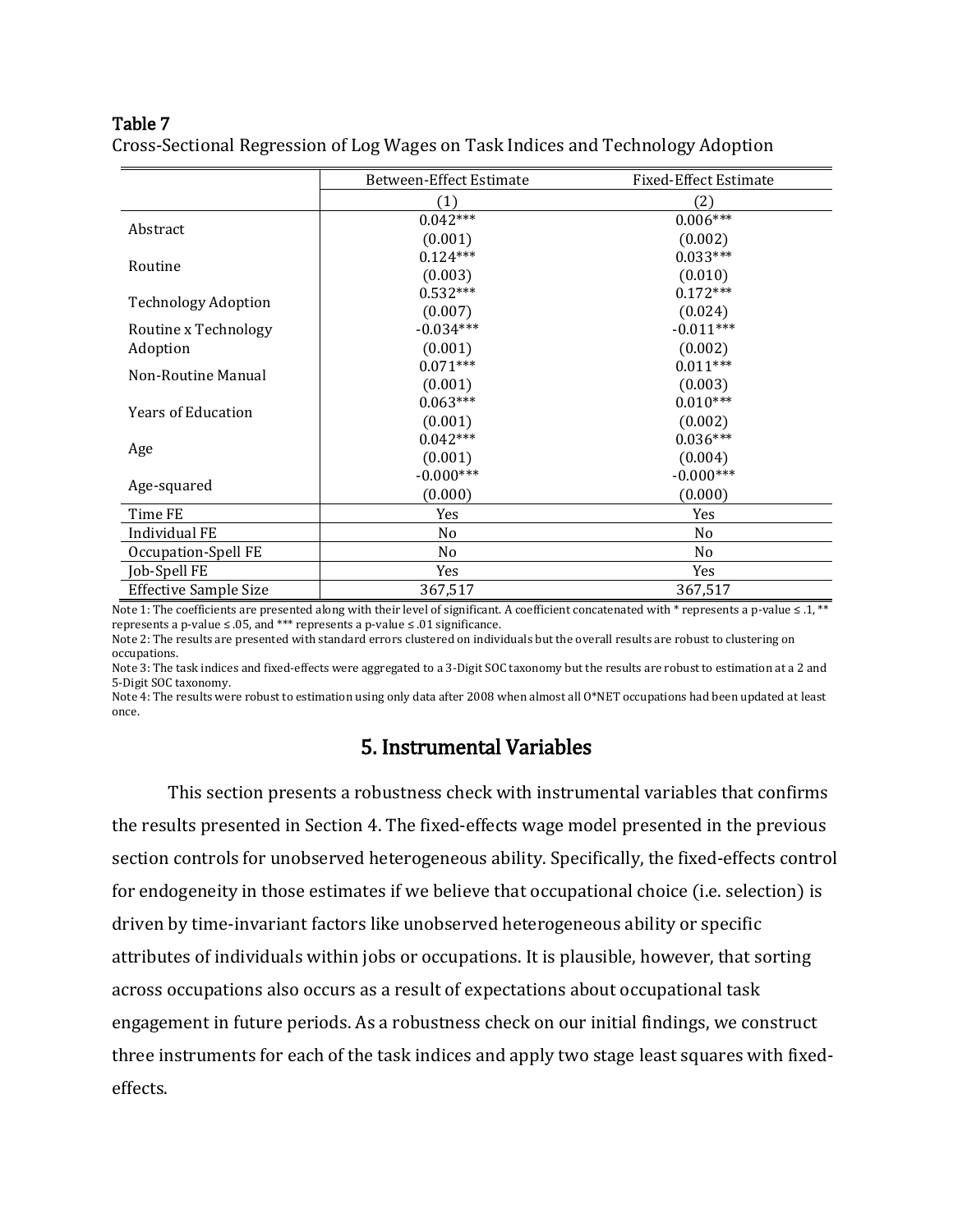Motivated by Bartik (1991) and Card (2001), we construct instruments for each of our three task indices that take a similar form. The instruments rely on exogenous shocks to task engagement by interacting cross-occupational task engagement in period  $t$  with the relative occupation-specific level of task engagement in a base year. The data used for the base year was collected in the year 2000 and was obtained from the third release of the  $O^*NET$  database. The measures in this release of the  $O^*NET$  database rely on analyst assessments rather than surveys of incumbent workers. As before, we follow Blinder (2007) and Firpo et al. (2011) by assigning a Cobb-Douglas weight of two thirds to importance and a weight of one third to level categories. We also maintain the structure of our synthetic panel by weighting the  $O^*NET$  measures and aggregating to a 3-digit SOC level. The explicit form of the instrument used for each of the task indices can be seen in Equation 9.<sup>18</sup>

$$
\hat{\tau}_{t,s,k} = \sum_{j \in k}^{k} \left( \left( LV_{t,j}^{1/3} IM_{t,j}^{2/3} \times \frac{LV_{00,s,j}^{1/3} IM_{00,s,j}^{2/3}}{LV_{00,j}^{1/3} IM_{00,j}^{2/3}} \right) + \left( CX_{t,j} \times \frac{CX_{00,s,j}}{CX_{00,j}} \right) \right)
$$
(9)

The results from the first stage of our instrumental variable estimation are presented in Table 8. The first column contains estimates with individual fixed-effects while the second include occupation and job-sell fixed-effects. The first panel contains the first stage results for the abstract index while the second and third contain results for the routine and non-routine manual index. The third column includes controls for job-spell fixed-effects and contains results that are consistent with our expectations of a viable first stage with sufficiently strong instruments.

 $\overline{a}$ 

<sup>18</sup> As before, those measures from the work activity and ability categories contain a value for both level and importance. In contrast, the context measure is only available for variables from the work context category. As a result, a measure  $j \in$ k from the context category would have  $LV_{t,s,j}^{1/3}$  IM $_{t,s,j}^{2/3}=0$  and a variable from the activity or ability category would have  $CX_{t,s,j} = 0$ .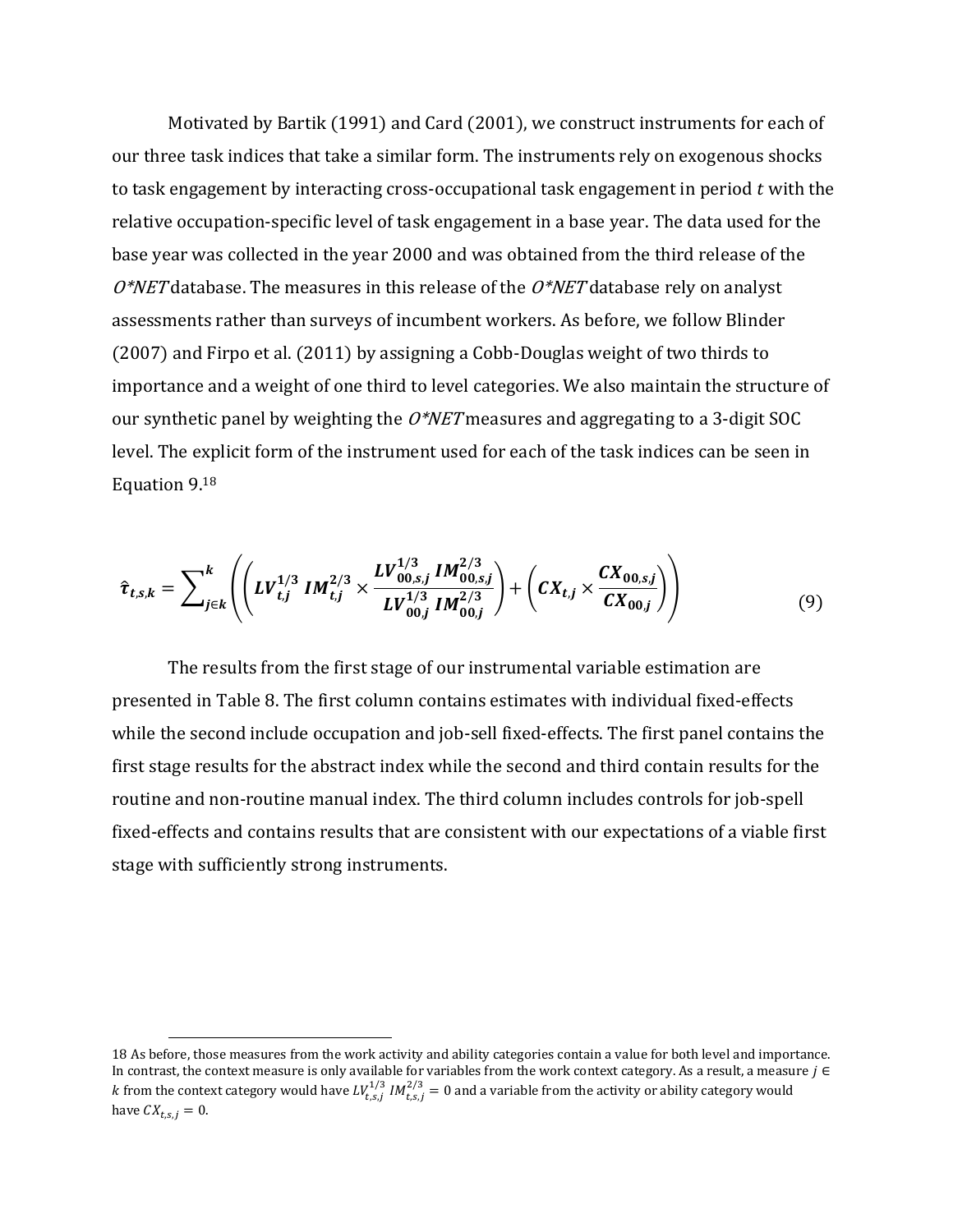### Table 8

First Stage Fixed-Effects Regression of Task Indices on Instrumental Variables

|                              | <b>Fixed-Effect Estimates</b> |                               |                |
|------------------------------|-------------------------------|-------------------------------|----------------|
|                              | (1)                           | (2)                           | (3)            |
|                              |                               | 1st Stage: Abstract           |                |
| Abstract                     | $0.321***$                    | $-0.755***$                   | $0.346***$     |
|                              | (0.003)                       | (0.021)                       | (0.007)        |
|                              | $-0.260***$                   | $4.225***$                    | $-0.242***$    |
| Routine                      | (0.009)                       | (0.196)                       | (0.026)        |
|                              | $0.043***$                    | $-0.769***$                   | $0.083***$     |
| Non-Routine Manual           | (0.043)                       | (0.093)                       | (0.018)        |
| R-square                     | 0.714                         | 0.3884                        | 0.674          |
| F-stat                       | 2871                          | 686                           | 768            |
|                              |                               | 1st Stage: Routine            |                |
|                              | $-0.004**$                    | $-0.034***$                   | $-0.009*$      |
| Abstract                     | (0.002)                       | (0.011)                       | (0.005)        |
|                              | $0.928***$                    | $0.739***$                    | $0.895***$     |
| Routine                      | (0.009)                       | (0.078)                       | (0.025)        |
| Non-Routine Manual           | $0.201***$                    | $-0.478***$                   | $0.200***$     |
|                              | (0.006)                       | (0.042)                       | (0.018)        |
| R-square                     | 0.765                         | 0.051                         | 0.739          |
| F-stat                       | 3252                          | 100                           | 415            |
|                              |                               | 1st Stage: Non-Routine Manual |                |
| Abstract                     | $0.036***$                    | $-0.089***$                   | $0.025***$     |
|                              | (0.002)                       | (0.015)                       | (0.005)        |
| Routine                      | $0.285***$                    | $1.574***$                    | $0.203***$     |
|                              | (0.007)                       | (0.109)                       | (0.020)        |
| Non-Routine Manual           | $0.732***$                    | $-0.261***$                   | $0.753***$     |
|                              | (0.005)                       | (0.044)                       | (0.014)        |
| R-square                     | 0.75                          | 0.139                         | 0.696          |
| F-stat                       | 2888                          | 259                           | 417            |
| Time FE                      | Yes                           | Yes                           | Yes            |
| <b>Individual FE</b>         | Yes                           | N <sub>o</sub>                | No             |
| Occupation-Spell FE          | No                            | Yes                           | N <sub>o</sub> |
| Job-Spell FE                 | No                            | No                            | Yes            |
| <b>Effective Sample Size</b> | 333,493                       | 357,567                       | 367,447        |

Note 1: The coefficients are presented along with their level of significant. A coefficient concatenated with \* represents a p-value ≤ .1, \*\* represents a p-value ≤ .05, and \*\*\* represents a p-value ≤ .01 significance.

Note 2: The results are presented with standard errors clustered on individuals but the overall results are robust to clustering on occupations.

Note 3: The task indices and fixed-effects were aggregated to a 3-Digit SOC taxonomy but the results are robust to estimation at a 2 and 5-Digit SOC taxonomy.

Note 4: The results were robust to estimation using only data after 2008 when almost all O\*NET occupations had been updated at least once.

Table 9 contains second stage estimates of wage effects using the instruments in models containing fixed effects for individuals, occupations, and job-spells. As mentioned, these estimates control for possible time time variant selection based on expectations about the future of the labor market. Specifically, the instrumental variables help control for endogeneity if we believe that individuals have expectations about how task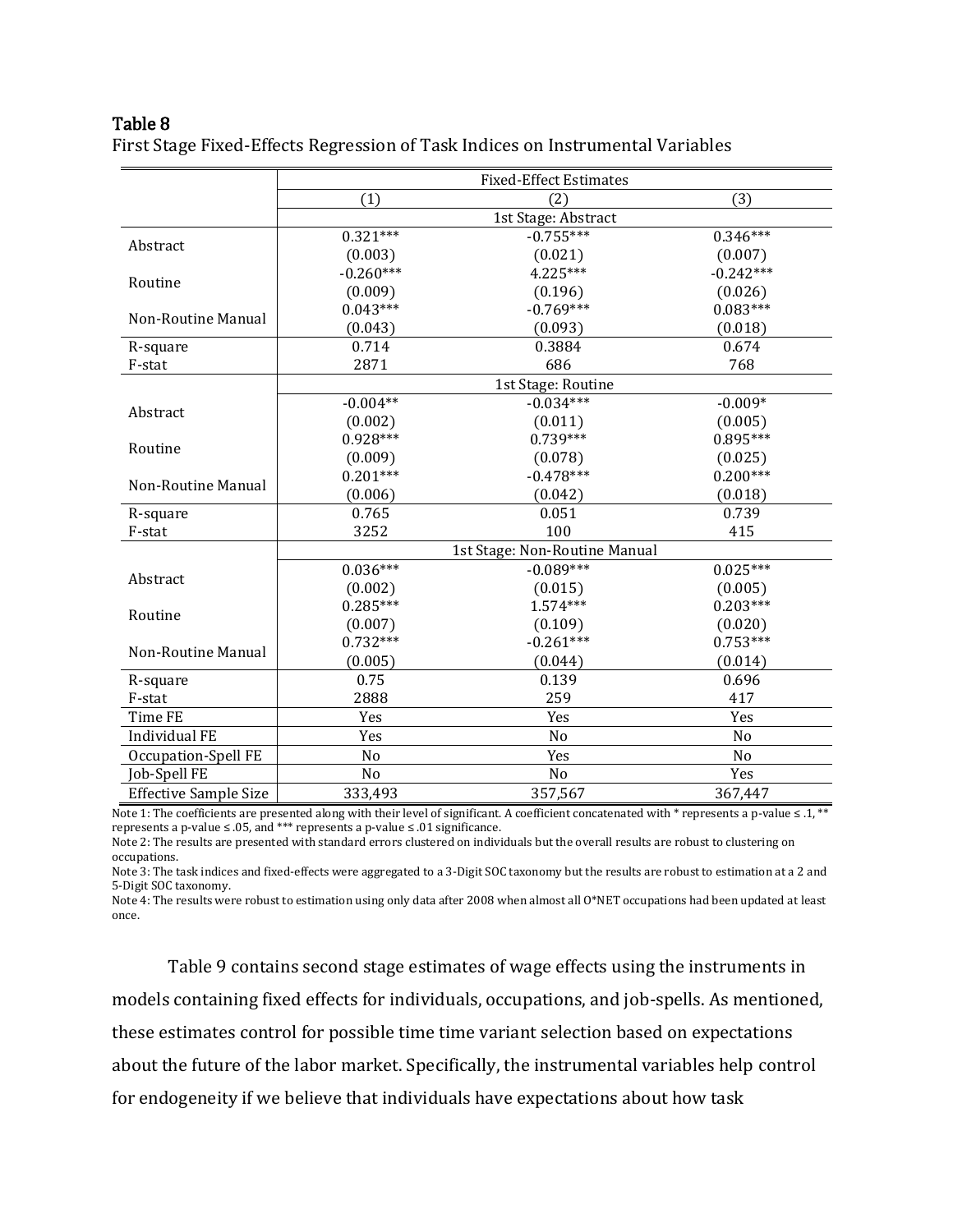engagement might evolve over time. The results from the third specification using job-spell fixed-effects indicate that only the coefficient on the routine task index remains statistically significant using this methodology.

#### Table 9

Instrumental Variable Fixed-Effects Regression of Log Wages on Task Indices

|                              | <b>Fixed-Effect Estimates</b> |             |                |
|------------------------------|-------------------------------|-------------|----------------|
|                              | (1)                           | (2)         | (3)            |
|                              | $0.013***$                    | $-0.013$    | 0.006          |
| Abstract                     | (0.002)                       | (0.029)     | (0.004)        |
| Routine                      | $-0.016***$                   | 0.145       | $-0.027***$    |
|                              | (0.004)                       | (0.101)     | (0.008)        |
| Non-Routine Manual           | $0.005**$                     | $-0.091$    | 0.003          |
|                              | (0.002)                       | (0.272)     | (0.005)        |
| <b>Years of Education</b>    | $0.016***$                    | $0.008***$  | $0.010***$     |
|                              | (0.002)                       | (0.002)     | (0.002)        |
|                              | $0.052***$                    | $0.037***$  | $0.036***$     |
| Age                          | (0.003)                       | (0.004)     | (0.004)        |
|                              | $-0.001***$                   | $-0.000***$ | $-0.000***$    |
| Age-squared                  | (0.000)                       | (0.000)     | (0.000)        |
| Time FE                      | Yes                           | Yes         | Yes            |
| Individual FE                | Yes                           | No.         | N <sub>0</sub> |
| Occupation-Spell FE          | No                            | Yes         | No             |
| Job-Spell FE                 | No.                           | No.         | Yes            |
| <b>Effective Sample Size</b> | 333,493                       | 357,567     | 367,447        |

Note 1: The coefficients are presented along with their level of significant. A coefficient concatenated with \* represents a p-value ≤ .1, \*\* represents a p-value ≤ .05, and \*\*\* represents a p-value ≤ .01 significance.

Note 2: The results are presented with standard errors clustered on individuals but the overall results are robust to clustering on occupations.

Note 3: The task indices and fixed-effects were aggregated to a 3-Digit SOC taxonomy but the results are robust to estimation at a 2 and 5-Digit SOC taxonomy.

Note 4: The results were robust to estimation using only data after 2008 when almost all O\*NET occupations had been updated at least once.

# 6. Conclusions

In this study, a theoretical model of occupational production is developed and used to derive comparative statics related wages. This model is used as the basis for estimating how the wages of incumbent workers respond to changes in occupational task engagement. We construct a synthetic panel of occupational task engagement and attached it to panel data on workers. This data allows us to explore the source of wage premiums for routine and non-routine tasks while controlling for individual, occupation, and job-spell fixedeffects. This methodology is an important contribution to the existing literature because it allows estimates to control for time invariant unobservable. In addition, the application of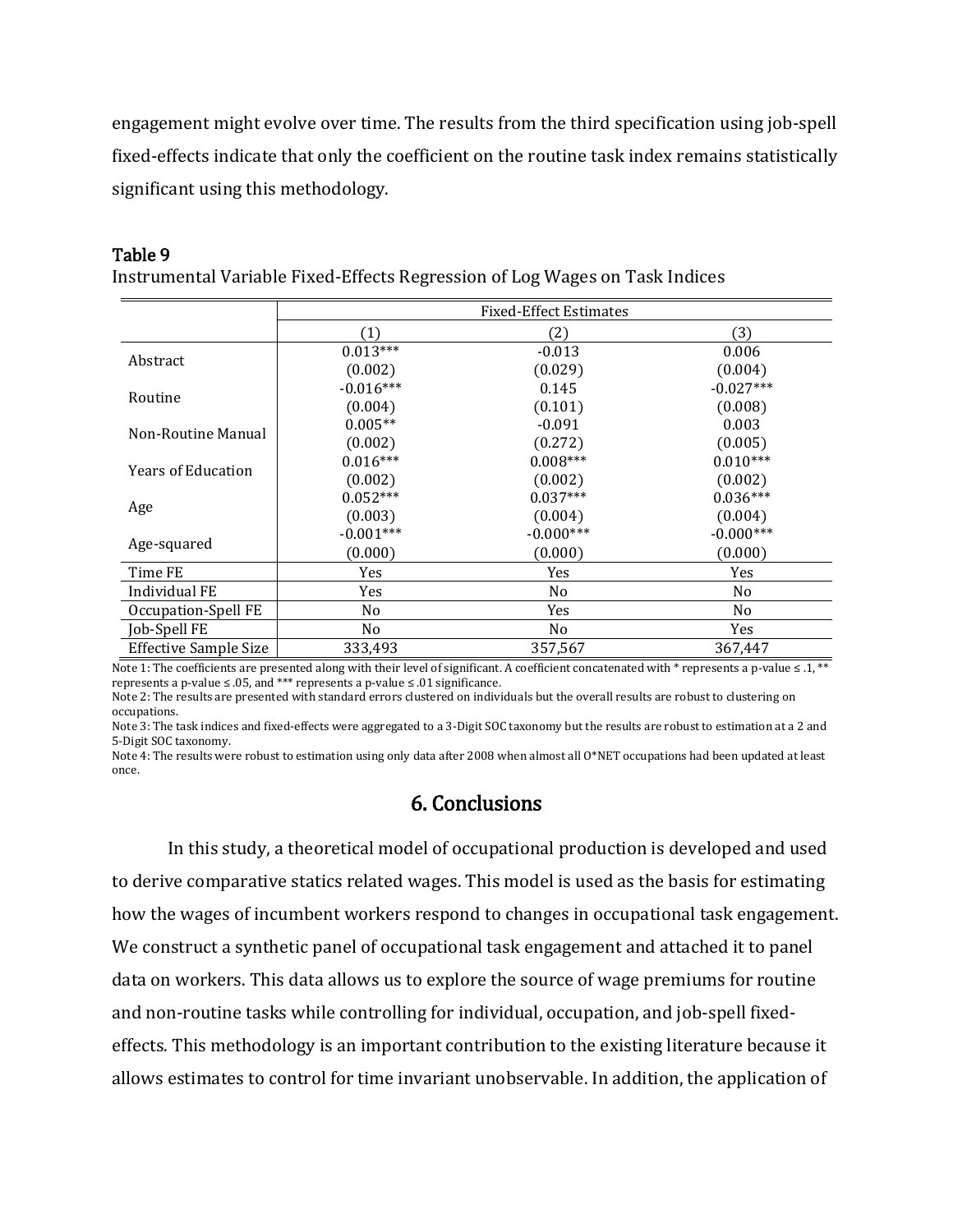ten year worth of task data ensures that the variation in wages is unlikely to be driven by institutional factors.

Cross-sectional estimates confirm prior findings in terms of the ordering of the coefficients. Within-effects estimates demonstrate that cross-section of task measures cannot fully capture the dynamics of evolving occupational wage premiums. The withineffects estimates from our fixed-effects model reduce the magnitude of cross-sectional estimates and provide new and more robust evidence of a declining premium for routine tasks and middle skilled labor. Further, we provide insight into how this declining task price interacts with technology adoption. Estimates using a robustness check with instrumental variables confirms that the price for routine tasks is declining by additionally controlling for time variant unobservables.

Although we are unable to find confirmation of our estimates related to abstract and non-routine tasks, we believe this may be due to effects operating through a different channel. Specifically, we believe that changes in task engagement may also be predictive of employment transitions. Additional research using this methodology might focus specifically on effects associated with these dynamics rather than wages.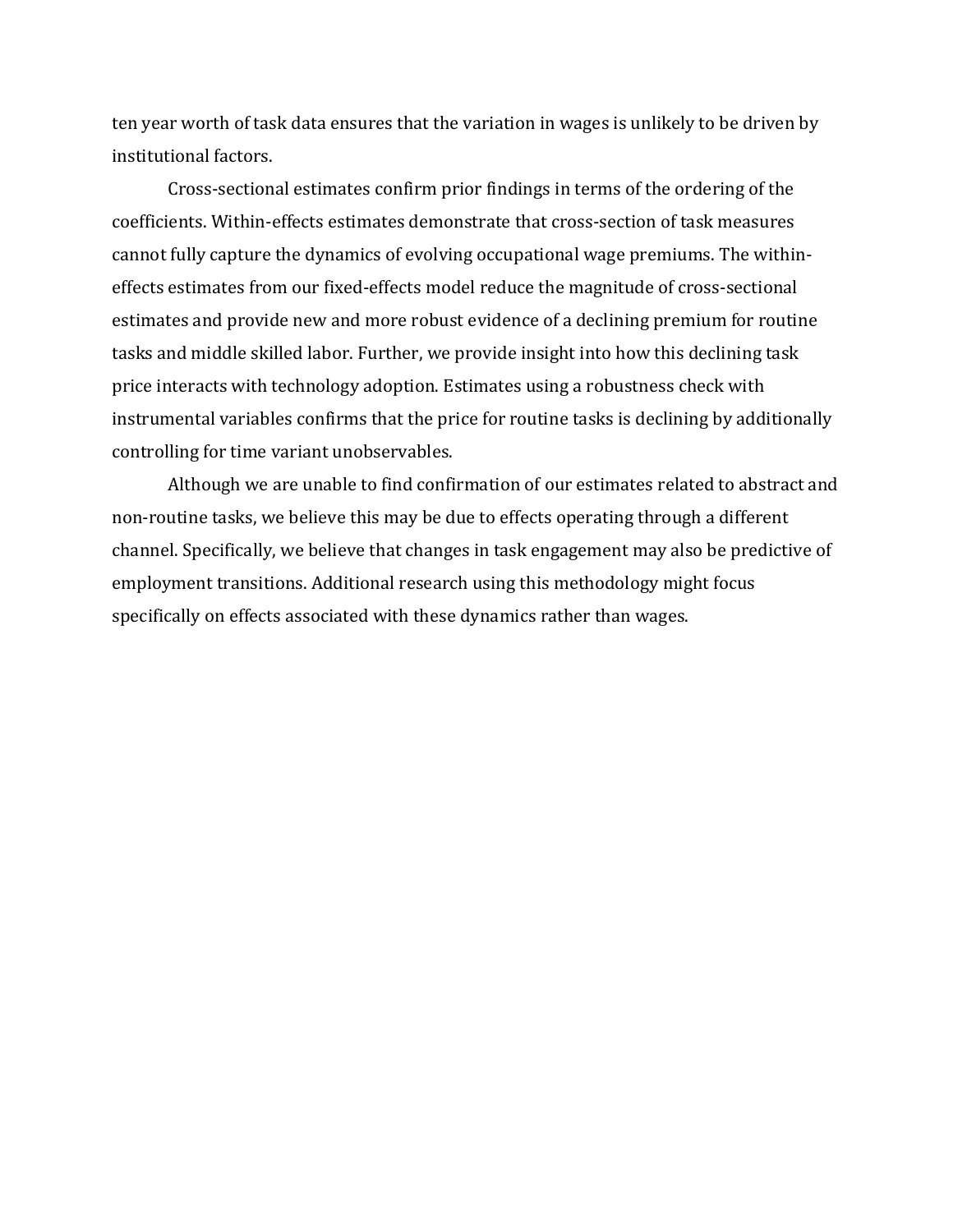# References

Acemoglu, Daron & David H. Autor. 2010. Skills, Tasks and Technologies: Implications for Employment and Earnings. NBER Working Papers 16082, National Bureau of Economic Research, Inc.

Autor, David H. & Lawrence F. Katz & Alan B. Krueger. 1998. Computing Inequality: Have Computers Changed The Labor Market? The Quarterly Journal of Economics. MIT Press, vol. 113(4) (November): 1169-1213

Autor, David H. & Frank Levy & Richard J. Murnane, 2003. The Skill Content of Recent Technological Change: An Empirical Exploration. The Quarterly Journal of Economics. MIT Press, vol. 118(4). (November):1279-1333

Autor, David H. & Lawrence F. Katz & Melissa S. Kearney. 2005. Trends in U.S. Wage Inequality: Re-Assessing the Revisionists. NBER Working Papers 11627, National Bureau of Economic Research, Inc.

Autor, David H. 2013. The "Task Approach" to Labor Markets: An Overview. Journal of Labour Market Research.

Autor, David H. & Michael J. Handel. 2013. Putting Tasks to the Test: Human Capital, Job Tasks, and Wages. Journal of Labor Economics. University of Chicago Press, vol. 31(S1): S59 - S96.

Autor, David H. 2014. Polanyi's Paradox and the Shape of Employment Growth. NBER Working Papers 20485, National Bureau of Economic Research, Inc.

Altonji, Joseph G. & Lisa B. Kahn & Jamin D. Speer. 2014. Trends in Earnings Differentials across College Majors and the Changing Task Composition of Jobs. American Economic Review. American Economic Association, vol. 104(5) (May): 387-93

Bartik, Timothy J. 1991. Who Benefits from State and Local Economic Development Policies? W.E. Upjohn Institute for Employment Research: Kalamazoo, MI.

Blinder, Alan S. 2007. How Many Jobs Might be Offshorable? Center for Economic Policy Studies Working Discussion Paper no. 142, Princeton University.

Card, David. Immigrant Inflows, Native Outflows, and the Local Market Impacts of Higher Immigration. *Journal of Labor Economics*. University of Chicago Press, vol. 19 (1), 22-64.

Cortes, Guido Matias & Nir Jaimovich & Christopher J. Nekarda & Henry E. Siu. 2014. The Micro and Macro of Disappearing Routine Jobs: A Flows Approach. NBER Working Papers 20307, National Bureau of Economic Research, Inc.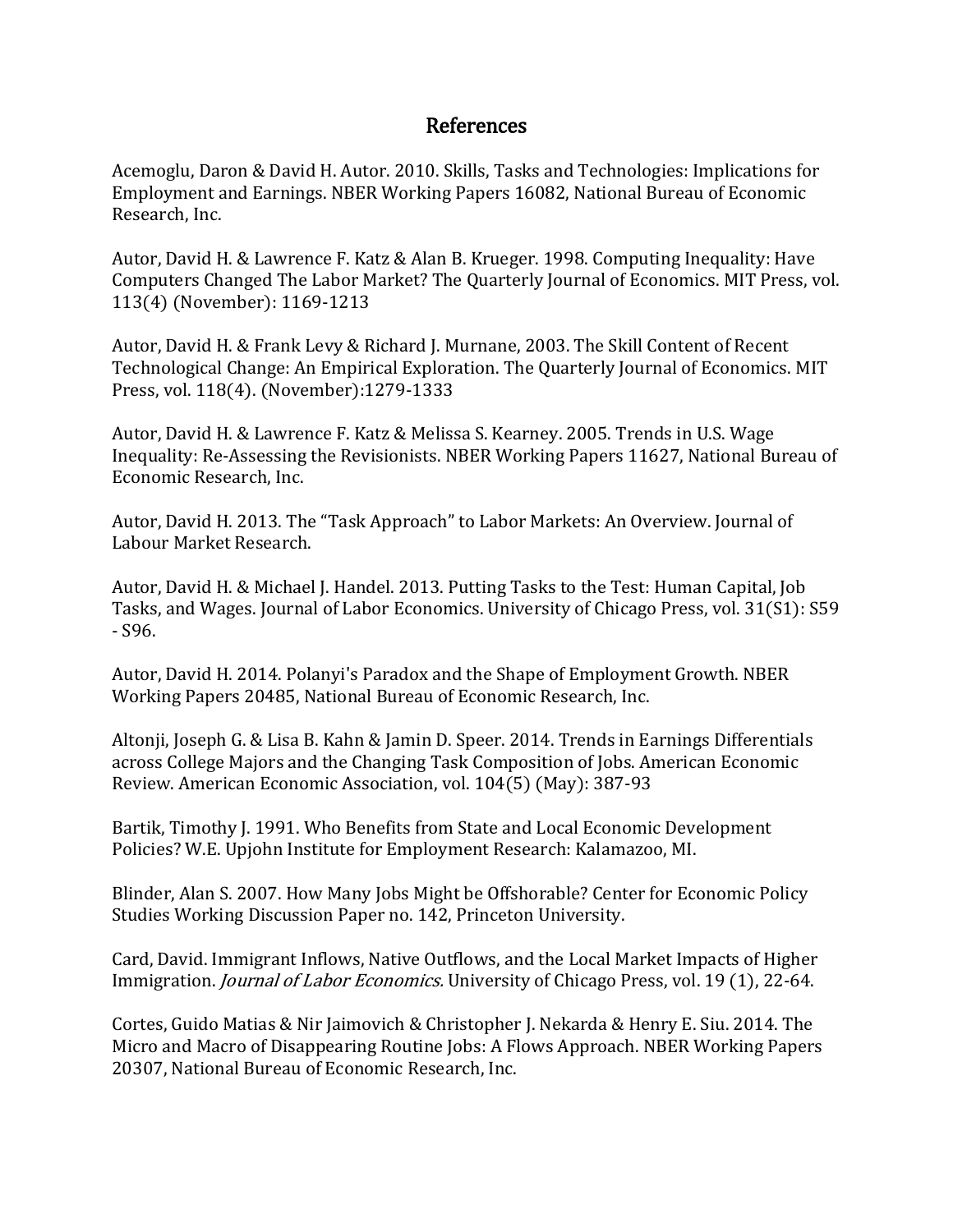Cortes, Guido Matias. 2016 (Forthcoming). Where Have the Middle-Wage Workers Gone? A Study of Polarization Using Panel Data. Journal of Labor Economics. University of Chicago Press, vol. 34 (1)

Firpo, Sergio & Nicole M. Fortin & Thomas Lemieux. 2011. Occupational Tasks and Changes in the Wage Structure. IZA Discussion Papers 5542, Institute for the Study of Labor (IZA).

Gathmann, Christina & Uta Schönberg. 2010. How General Is Human Capital? A Task-Based Approach. Journal of Labor Economics. University of Chicago Press, vol. 28(1): 1-49, 01.

Jensen, Bradford J. & Lori G. Kletzer. 2010. Measuring Tradable Services and the Task Content of Offshorable Services Jobs. NBER Chapters, in: Labor in the New Economy, National Bureau of Economic Research: 309-335

Katz, Lawrence F. & Kevin M. Murphy. 1992. "Changes in Relative Wages, 1963-1987: Supply and Demand Factors. The Quarterly Journal of Economics. MIT Press, vol. 107(1) (February): 35-78

National Research Council (NRC). 2010. "A Database for a Changing Economy: Review of the Occupational Information Network (O\*NET)". Panel to Review the Occupational Information Network (O\*NET). Nancy T. Tippins and Margaret L. Hilton, editors. Committee on National Statistics, Division of Behavioral and Social Sciences and Education. Washington, DC: The National Academies Press.

Spitz-Oener, Alexandra. 2006. "Technical Change, Job Tasks, and Rising Educational Demands: Looking Outside the Wage Structure". Journal of Labor Economics. University of Chicago Press, vol. 24 (2)

Yamaguchi, Shintaro. 2011. Tasks and Heterogeneous Human Capital. Journal of Labor Economics. University of Chicago Press, vol. 30(1): 1 – 53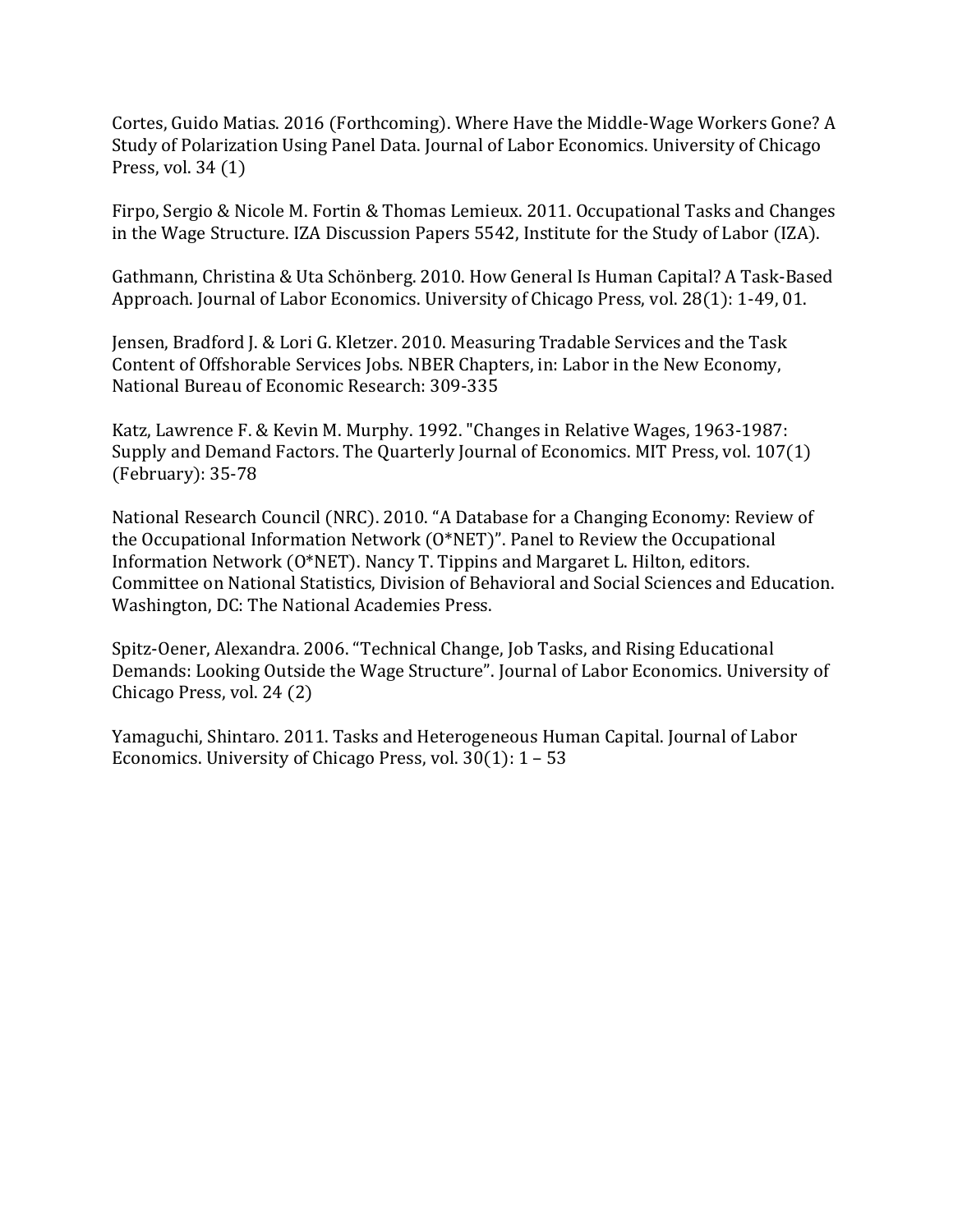# Technical Appendix (Online Publication Only)



Variation in the Abstract Task Index at the 2-Digit SOC Taxonomy



# Figure A.2

Variation in the Routine Task Index at the 2-Digit SOC Taxonomy

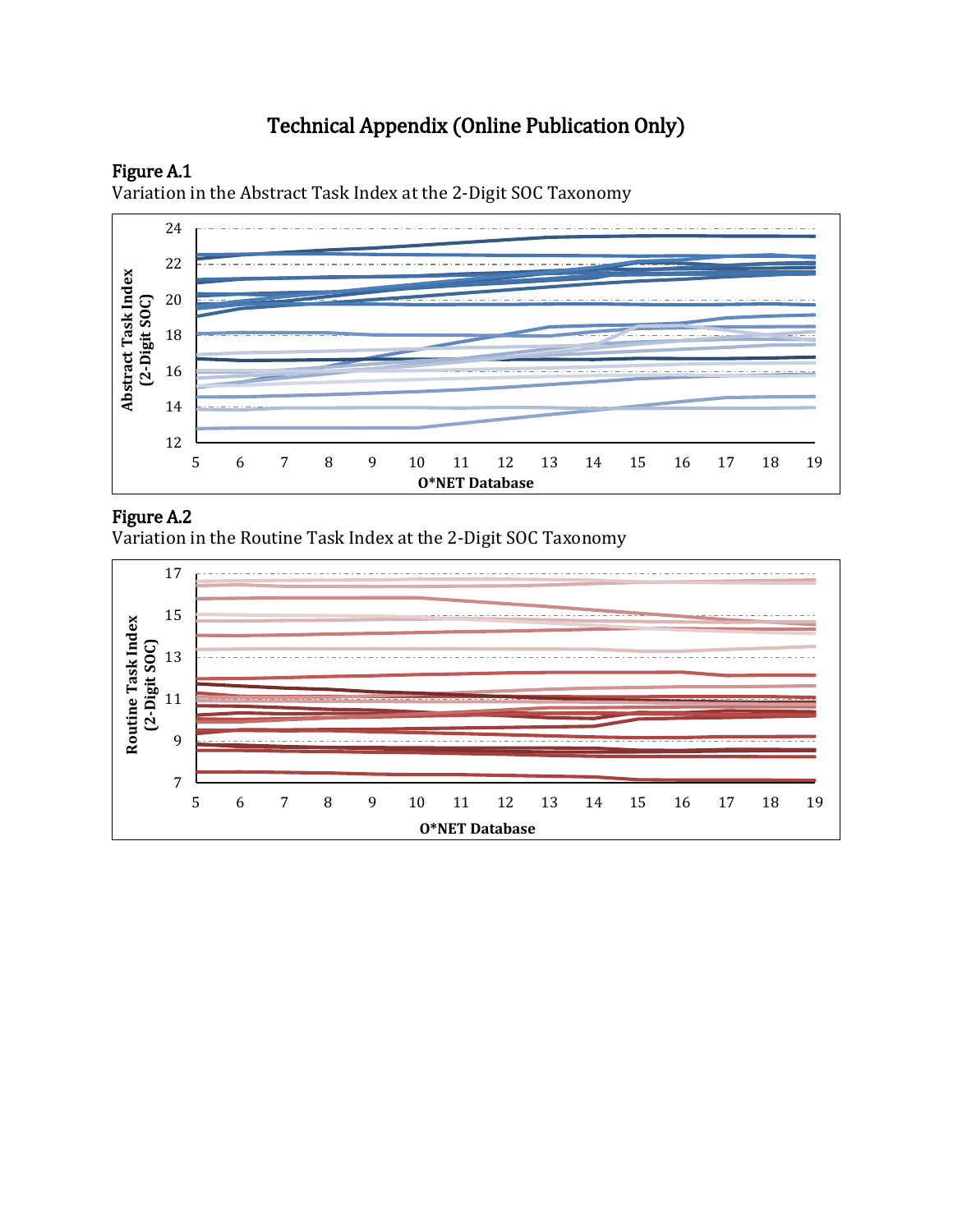# Figure A.3

Variation in the Non-Routine Manual Task Index at the 2-Digit SOC Taxonomy



## Table A.1

Fixed-Effects Regression of Log Wages on Task Indices, 2-Digit SOC Taxonomy

|                           | <b>Fixed-Effect Estimates</b> |                |                |
|---------------------------|-------------------------------|----------------|----------------|
|                           | (1)                           | (2)            | (3)            |
| Abstract                  | $0.020***$                    | $-0.009$       | $0.013***$     |
|                           | (0.001)                       | (0.006)        | (0.003)        |
| Routine                   | $-0.012***$                   | $-0.024**$     | $-0.018***$    |
|                           | (0.003)                       | (0.011)        | (0.005)        |
| Non-Routine Manual        | $0.007***$                    | 0.014          | 0.005          |
|                           | (0.002)                       | (0.010)        | (0.004)        |
| <b>Years of Education</b> | $0.016***$                    | $0.006***$     | $0.010***$     |
|                           | (0.002)                       | (0.002)        | (0.002)        |
|                           | $0.052***$                    | $0.040***$     | $0.036***$     |
| Age                       | (0.003)                       | (0.003)        | (0.004)        |
|                           | $-0.001***$                   | $-0.000***$    | $-0.000***$    |
| Age-squared               | (0.000)                       | (0.000)        | (0.000)        |
| Time FE                   | Yes                           | Yes            | Yes            |
| Individual FE             | Yes                           | No             | N <sub>0</sub> |
| Occupation-Spell FE       | No.                           | Yes            | N <sub>0</sub> |
| Job-Spell FE              | N <sub>o</sub>                | N <sub>o</sub> | Yes            |
| Effective Sample Size     | 333,573                       | 352,976        | 367,556        |

Note 1: The coefficients are presented along with their level of significant. A coefficient concatenated with \* represents a p-value ≤ .1, \*\* represents a p-value ≤ .05, and \*\*\* represents a p-value ≤ .01 significance.

Note 2: The results are presented with standard errors clustered on individuals but the overall results are robust to clustering on occupations.

Note 3: The results were robust to estimation using only data after 2008 when almost all O\*NET occupations had been updated at least once.